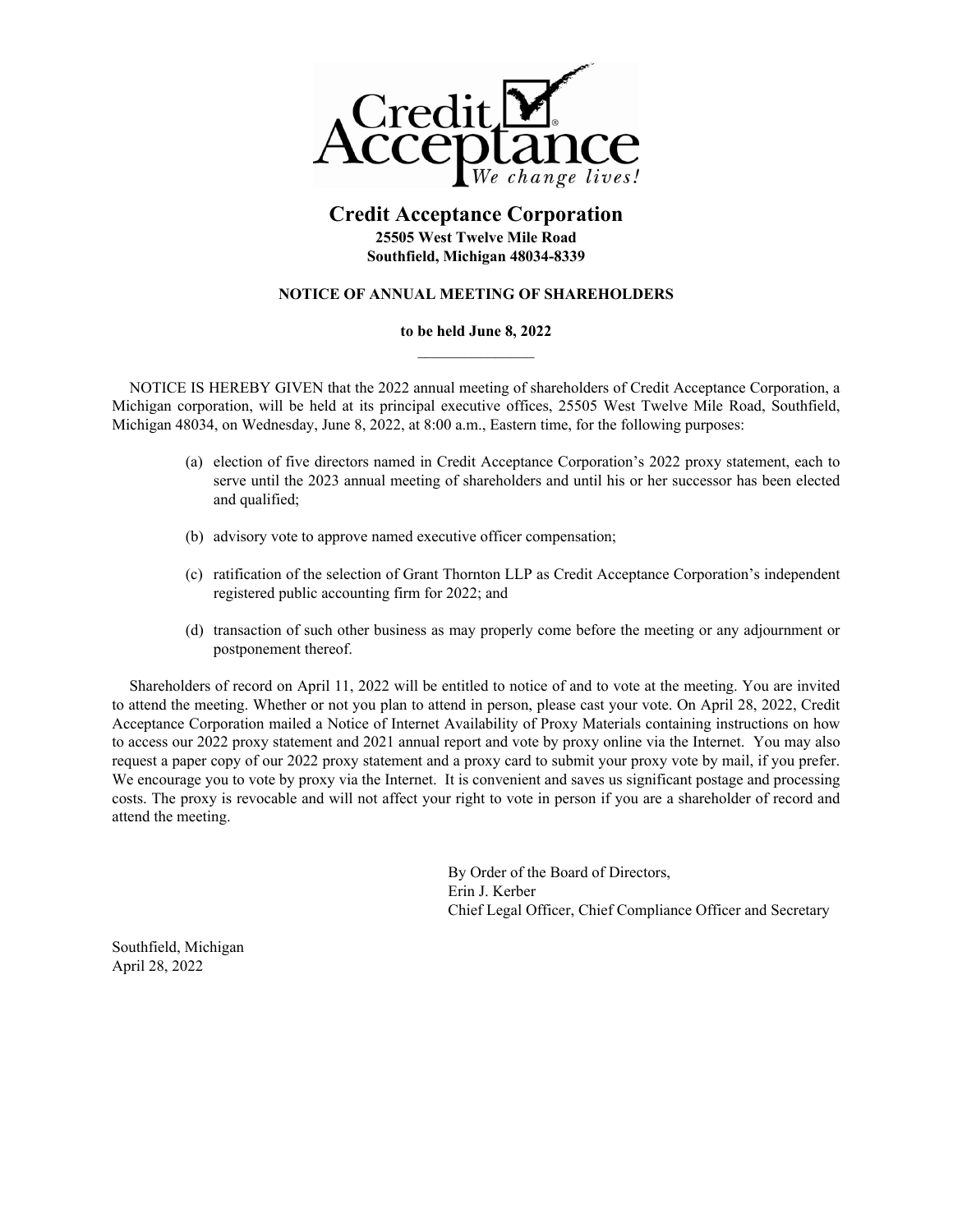

# **Credit Acceptance Corporation**

### **PROXY STATEMENT**

#### **Annual Meeting of Shareholders to be held June 8, 2022**

This proxy statement ("Proxy Statement") is furnished in connection with the solicitation of proxies by the Board of Directors (the "Board") of Credit Acceptance Corporation, a Michigan corporation (the "Company", "Credit Acceptance", "we", "our", or "us"), to be used at the Annual Meeting of Shareholders of Credit Acceptance (the "Annual Meeting") to be held on Wednesday, June 8, 2022, for the purposes set forth in the accompanying Notice of annual meeting of shareholders and in this Proxy Statement. This Proxy Statement and the enclosed form of proxy were first sent or given to security holders on or about April 28, 2022.

Only shareholders of record at the close of business on April 11, 2022 (the "Record Date") will be entitled to vote at the Annual Meeting or any adjournment or postponement thereof. Each holder of the 13,363,783 issued and outstanding shares of our common stock (the "Common Stock") on the Record Date is entitled to one vote per share. The presence, either in person or by properly executed proxy, of the holders of a majority of the outstanding shares of Common Stock is necessary to constitute a quorum at the Annual Meeting.

Under rules adopted by the U.S. Securities and Exchange Commission (the "SEC"), we are furnishing proxy materials to our shareholders on the Internet, rather than mailing printed copies of those materials to each shareholder. If you received a Notice of Internet Availability of Proxy Materials by mail, you will not receive a printed copy of the proxy materials unless you request one. Instead, the Notice of Internet Availability of Proxy Materials will instruct you as to how you may access and review the proxy materials on the Internet. If you received a Notice of Internet Availability of Proxy Materials by mail and would like to receive a printed copy of our proxy materials, please follow the instructions included in the Notice of Internet Availability of Proxy Materials.

A proxy may be revoked at any time before it is exercised by giving a written notice to our Secretary bearing a later date than the proxy, by submitting a later-dated proxy or, if you are a shareholder of record or hold legal authority from a shareholder of record, by voting the shares represented by the proxy in person at the Annual Meeting. Unless revoked, the shares represented by each duly executed, timely delivered proxy will be voted in accordance with the specifications made. **If no specifications are made on a duly executed, timely delivered proxy, such shares will be voted FOR the election of directors named in this Proxy Statement, FOR the advisory proposal to approve our named executive officer compensation, and FOR ratification of the selection of Grant Thornton LLP ("Grant Thornton") as our independent registered public accounting firm for 2022.**  The Board does not intend to present any other matters at the Annual Meeting. However, should any other matters properly come before the Annual Meeting, it is the intention of such proxy holders to vote the proxy in accordance with their best judgment to the extent permitted by law.

Directors are elected by a plurality of the votes cast at the Annual Meeting. The advisory proposal to approve our named executive officer compensation requires the affirmative vote of a majority of the votes cast at the Annual Meeting by the holders of shares entitled to vote thereon. The ratification of the selection of Grant Thornton as our independent registered public accounting firm for 2022 requires the affirmative vote of a majority of the votes cast at the Annual Meeting by the holders of shares entitled to vote thereon.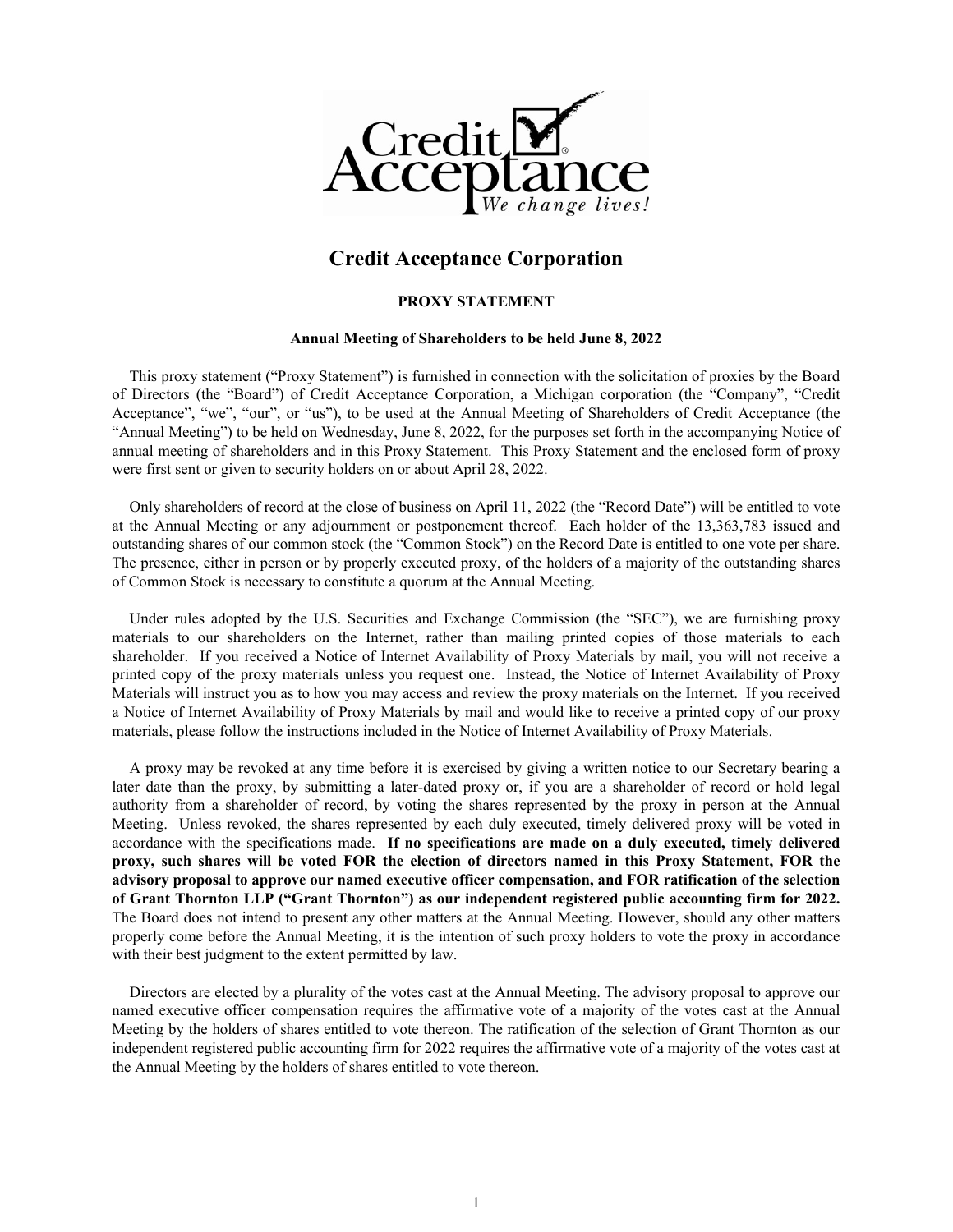If you own shares through a bank or broker in street name, you may instruct your bank or broker how to vote your shares. If you do not instruct your bank or broker how to vote such shares, your bank or broker can vote your shares only on the routine matter of ratification of Grant Thornton as our independent registered public accountant for 2022. Without your instructions, your bank or broker is not permitted to vote your shares on any other proposal, resulting in a "broker non-vote" with respect to any such proposal.

If you withhold your vote on the election of directors or abstain from voting on any or all of the other proposals, your shares will be included in the number of shares present and entitled to vote at the meeting and counted for purposes of determining a quorum. Withheld votes and broker non-votes will be excluded entirely from the vote on the election of directors and will therefore have no effect on the election. Abstentions and broker non-votes are not counted as votes cast on the advisory proposal to approve named executive officer compensation and will therefore have no effect on the outcome of such matter. Abstentions are not counted as votes cast on the ratification of the selection of Grant Thornton as our independent registered public accounting firm for 2022 and will therefore have no effect on such matter.

The expenses of soliciting proxies will be paid by Credit Acceptance. In addition to solicitation by mail, our officers and employees, who will receive no extra compensation therefor, may solicit proxies personally, by telephone, by facsimile transmission or via the Internet. We will reimburse brokerage houses, custodians, nominees and fiduciaries for their expense in mailing proxy materials to shareholders.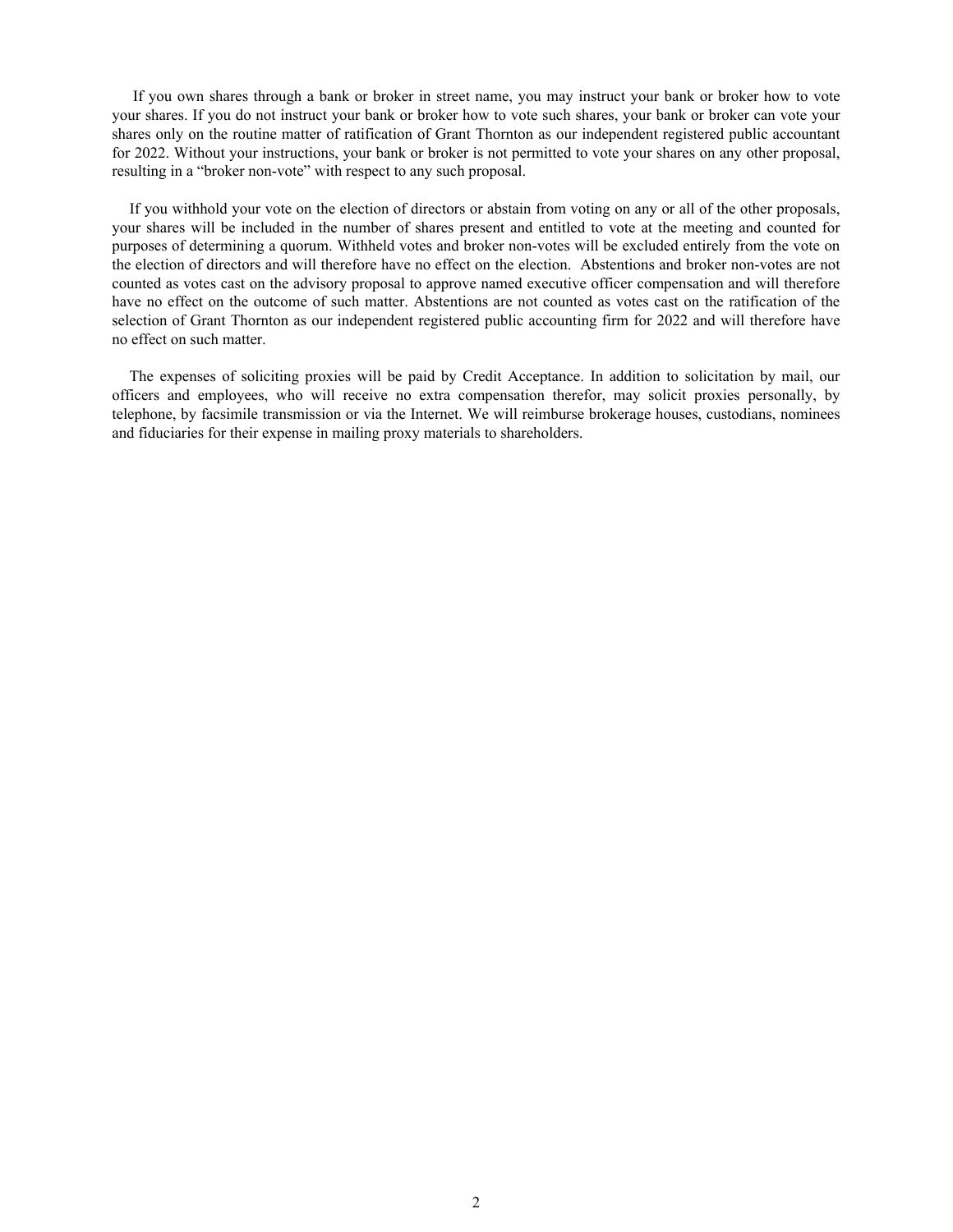# **COMMON STOCK OWNERSHIP OF CERTAIN BENEFICIAL OWNERS AND MANAGEMENT**

The following table sets forth information as of April 11, 2022 concerning beneficial ownership of Common Stock by all directors and nominees, by each of the individuals named in the Summary Compensation Table, by all directors and executive officers as a group, and by all other beneficial owners of more than 5% of the outstanding shares of Common Stock. The number of shares beneficially owned is determined under rules of the SEC, and the information is not necessarily indicative of beneficial ownership for any other purpose. Under such rules, a person's beneficial ownership includes any shares as to which such person has sole or shared voting power or investment power and also any shares which such person has the right to acquire on April 11, 2022 or within 60 days thereafter through the exercise of any stock option or other right. Unless otherwise indicated, each holder has sole investment and voting power with respect to the shares set forth in the following table.

| Name                                                         | <b>Number of Shares</b><br><b>Beneficially Owned</b> | Percent of<br><b>Outstanding Shares (a)</b> |
|--------------------------------------------------------------|------------------------------------------------------|---------------------------------------------|
| Thomas N. Tryforos                                           | 207,665<br>(b)                                       | 1.6%                                        |
| Scott J. Vassalluzzo                                         | 66,883<br>$(c)$ $(h)$                                | *                                           |
| Glenda J. Flanagan                                           | 17,108<br>(d)                                        | $\ast$                                      |
| Vinayak R. Hegde                                             | 2,500                                                | $\ast$                                      |
| Brett A. Roberts                                             | 181,363<br>(e)                                       | 1.4%                                        |
| Kenneth S. Booth                                             | 44,000                                               | *                                           |
| Daniel A. Ulatowski                                          | 18,212                                               | $\ast$                                      |
| Arthur L. Smith                                              | 14,500                                               | *                                           |
| Charles A. Pearce                                            | 14,250<br>(f)                                        | $\ast$                                      |
| Douglas W. Busk                                              | 11,500                                               | $\ast$                                      |
| All Directors and Executive Officers as a Group (11 persons) | 413,019<br>(g)                                       | 3.1%                                        |
| Prescott General Partners LLC et al.                         | 2,581,585<br>(h)                                     | 19.3%                                       |
| Jill Foss Watson                                             | 2,061,291<br>(i)                                     | 15.4%                                       |
| Allan V. Apple                                               | 1,685,349<br>(j)                                     | 12.6%                                       |
| Donald A. Foss                                               | 1,452,797<br>(k)                                     | 10.9%                                       |
| Ruane, Cunniff & Goldfarb L.P.                               | 893,551<br>(1)                                       | 6.7%                                        |
| Wellington Management Group LLP et al.                       | 838,052<br>(m)                                       | $6.3\%$                                     |
| The Vanguard Group                                           | 731,610<br>(n)                                       | 5.5%                                        |

\* Less than 1%.

- (a) The percentages have been calculated in accordance with SEC regulations based on 13,363,783 shares of Common Stock issued and outstanding as of April 11, 2022, plus shares of common stock which may be acquired pursuant to exercisable options or other right, within 60 days of April 11, 2022.
- (b) Shares owned by Elias Charles & Co LLC, of which Mr. Tryforos is the managing member. Does not include 105,500 shares of Common Stock owned by a limited liability company referred to herein as LLC A and 87,470 shares of Common Stock owned by a limited liability company referred to herein as LLC B. Each of LLC A and LLC B is wholly owned by a charitable remainder trust of which Mr. Tryforos is the sole trustee and is managed by a person (other than Mr. Tryforos) who has voting and dispositive power over the shares.
- (c) Based on information obtained directly from Mr. Vassalluzzo on January 18, 2022. Includes 2,758 shares owned by certain family members as to which shares Mr. Vassalluzzo has sole power to vote or direct the vote and to dispose or direct the disposition. Mr. Vassalluzzo is a managing member of Prescott General Partners LLC, whose beneficial ownership is described in (h) below.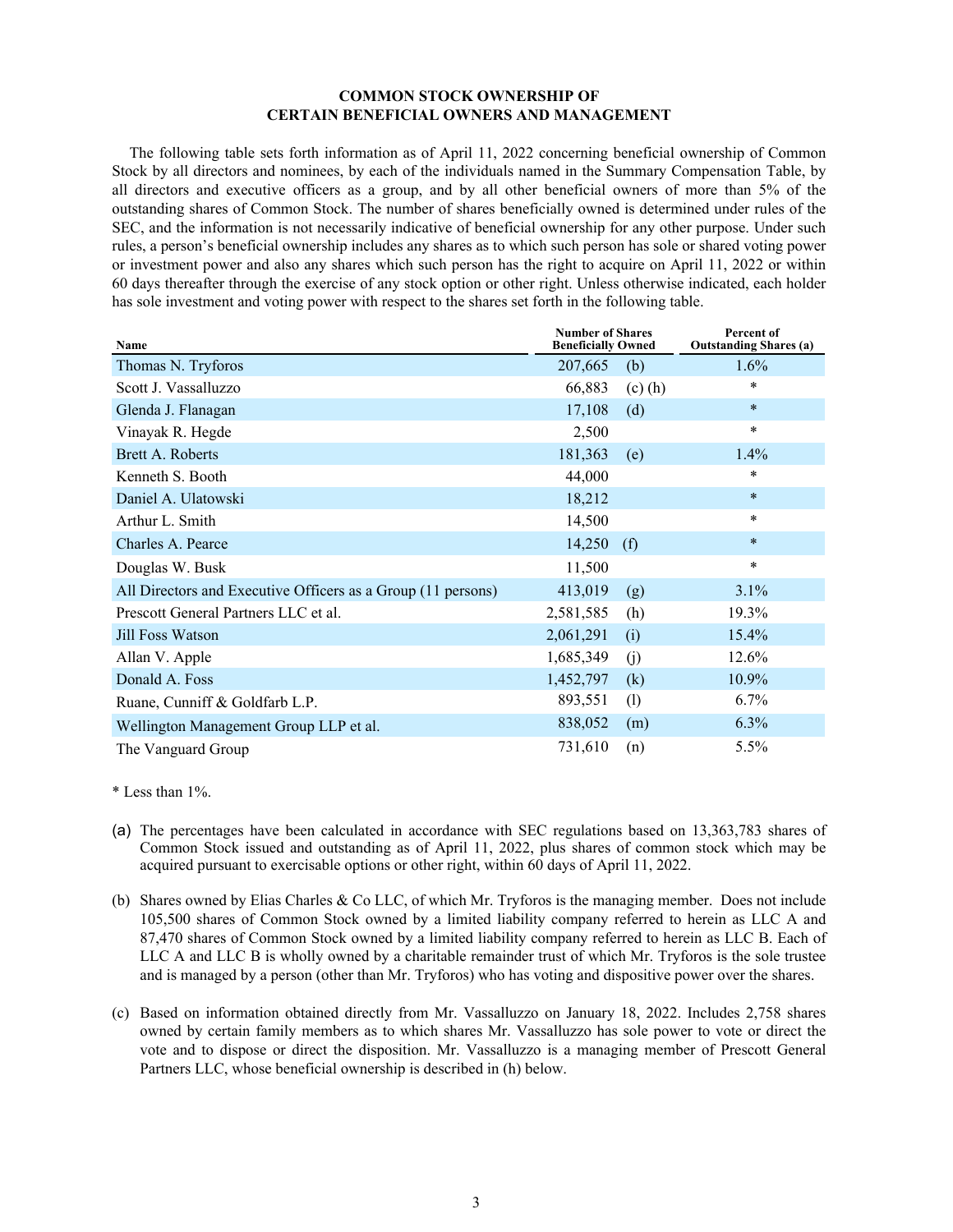- (d) Includes 8,000 shares owned by GCM GP, LP, a limited partnership of which GCM GP, LLC is the sole general partner. Ms. Flanagan is a member-manager of GCM GP, LLC and shares voting and dispositive power over these shares. Also includes 5,108 shares owned by The Glenda J. Flanagan 2020 Grantor Retained Annuity Trust, for which Ms. Flanagan is the sole trustee.
- (e) Based on the Company's records as of May 3, 2021, the day Mr. Roberts retired from the Company.
- (f) Based on information obtained directly from Mr. Pearce on March 28, 2022.
- (g) Includes shares referenced in (b), (c) and (d), above.
- (h) Based on a jointly-filed Schedule 13D, as amended (most recently by an amendment filed with the SEC on June 8, 2020), of Prescott General Partners LLC, Prescott Associates L.P., Prescott Investors Profit Sharing Trust, Thomas W. Smith and Mr. Vassalluzzo (the "Prescott 13D") and information obtained directly from Mr. Vassalluzzo on January 18, 2022. The Prescott 13D reports that Prescott General Partners LLC, a Delaware limited liability company, is the general partner of Prescott Associates L.P. and that Messrs. Smith and Vassalluzzo are managing members of Prescott General Partners LLC. Based on the Prescott 13D and information obtained directly from Mr. Vassalluzzo on January 18, 2022, Prescott Associates L.P. has shared power to vote or direct the vote and to dispose or direct the disposition of 1,119,629 shares, Prescott General Partners LLC may be deemed to share the power to vote or direct the vote and to dispose or direct the disposition of 1,707,005 shares (including the 1,119,629 shares as to which Prescott Associates L.P. has shared power to vote or direct the vote and to dispose or direct the disposition), Mr. Smith has shared power to vote or direct the vote and to dispose or direct the disposition of 72,790 shares and sole power to vote or direct the vote and to dispose or direct the disposition of 674,345 shares, Prescott Investors Profit Sharing Trust has sole power to vote or direct the vote and to dispose or direct the disposition of 60,562 shares, and Mr. Vassalluzzo has sole power to vote or direct the vote and to dispose or direct the disposition of 66,883 shares (which shares are also disclosed as beneficially owned by Mr. Vassalluzzo, as described in (c) above). Based on the Prescott 13D and information obtained directly from Mr. Vassalluzzo, the address of Prescott General Partners LLC, Prescott Associates L.P., Mr. Smith and Mr. Vassalluzzo is 2200 Butts Road, Suite 320, Boca Raton, FL 33431.
- (i) Based on a Schedule 13D, as amended (most recently by an amendment filed with the SEC on August 20, 2021), of Mrs. Foss Watson (the "Foss Watson Schedule 13D"), a subsequently filed Form 4 (filed with the SEC on March 3, 2022) and a Schedule 13G, as amended (most recently by an amendment filed with the SEC on February 14, 2022), of Mr. Apple (the "Apple Schedule 13G"), we believe shares beneficially owned by Mrs. Foss Watson consist of the following:

| <b>Sole Voting and</b><br><b>Dispositive Power</b> | <b>Shared Voting and No</b><br><b>Dispositive Power</b> | Total     |
|----------------------------------------------------|---------------------------------------------------------|-----------|
| 501.647                                            | 1,559,644<br>(11                                        | 2,061,291 |

- (i) 396,069 shares owned of record by Mrs. Foss Watson as trustee of various trusts and 105,578 shares owned of record by Todd Watson, spouse of Mrs. Foss Watson, as trustee of various trusts.
- (ii) 931,323 shares (representing approximately 7.0% of the shares of Common Stock issued and outstanding as of April 11, 2022) held by The Donald A. Foss 2009 Remainder Trust, of which Mrs. Foss Watson is a trustee; and 628,321 shares held by The Donald A. Foss 2010 Remainder Trust, of which Mrs. Foss Watson is a trustee. These shares are also disclosed as beneficially owned by Allan Apple, as described in (j) below.

Based on the Foss Watson Schedule 13D, Mrs. Foss Watson's address is 29777 Telegraph Road, Suite 2611, Southfield, MI 48034.

(j) Based on the Apple Schedule 13G, shares beneficially owned by Mr. Apple consist of the following:

| <b>Sole Voting and</b><br><b>Dispositive Power</b> | <b>Shared Voting and Sole</b><br><b>Dispositive Power</b> | Total     |  |
|----------------------------------------------------|-----------------------------------------------------------|-----------|--|
| 125,705                                            | $1,559,644$ (ii)                                          | 1,685,349 |  |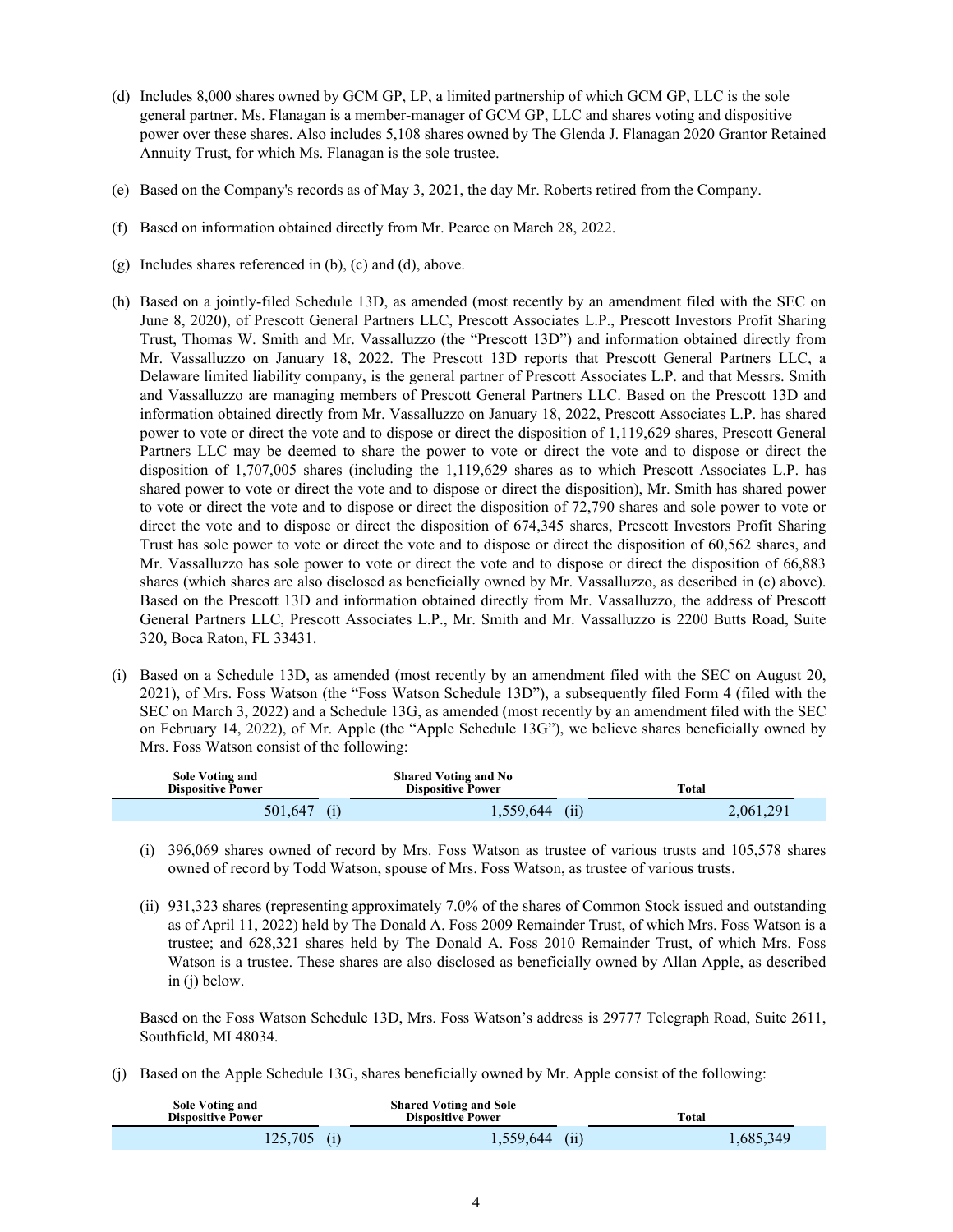- (i) 8,826 shares held by The Donald A. Foss 2010 Remainder Trust #2, of which Mr. Apple is the trustee; and 116,879 shares held by The Donald A. Foss 2011 Remainder Trust FBO Robert S. Foss and Descendants, of which Mr. Apple is the trustee.
- (ii) 931,323 shares (representing approximately 7.0% of the shares of Common Stock issued and outstanding as of April 11, 2022) held by The Donald A. Foss 2009 Remainder Trust, of which Mr. Apple is a trustee; and 628,321 shares held by The Donald A. Foss 2010 Remainder Trust, of which Mr. Apple is a trustee. These shares are also disclosed as beneficially owned by Jill Foss Watson, as described in (i) above.

Based on the Apple Schedule 13G, Mr. Apple's address is 29777 Telegraph Road, Suite 2611, Southfield, MI 48034.

- (k) Based on a Schedule 13G, as amended (most recently by an amendment filed with the SEC on February 14, 2022) (the "Foss Schedule 13G"). The Foss Schedule 13G reports that Mr. Foss has sole dispositive and voting power as to the shares reported as beneficially owned by him. On January 3, 2017, Mr. Foss retired as officer, director and employee of the Company and entered into a shareholder agreement with the Company. Under the shareholder agreement, Mr. Foss has agreed, until the final adjournment of the tenth annual meeting of shareholders held by the Company after the date of the shareholder agreement, to cause all shares of the Company beneficially owned by him or any of his affiliates or associates to be voted in accordance with the recommendation of the Company's Board of Directors with respect to election and removal of directors, certain routine matters and any other proposal to be submitted to the Company's shareholders with respect to any extraordinary transaction providing for the acquisition of all of the Company's outstanding common stock. Based on the Foss Schedule 13G, Mr. Foss's address is 29777 Telegraph Road, Suite 2611, Southfield, MI 48034.
- (l) Based on a Schedule 13G, as amended (most recently by an amendment filed with the SEC on February 14, 2022), of Ruane, Cunniff & Goldfarb L.P. (the "Ruane 13G"). The Ruane 13G reports that Ruane, Cunniff & Goldfarb L.P., has sole power to vote or direct the vote and to dispose or direct the disposition of 893,551 shares. Based on the Ruane 13G, the address of Ruane, Cunniff & Goldfarb L.P. is 9 West  $57<sup>th</sup>$  Street, Suite 5000, New York, NY 10019.
- (m) Based on a Schedule 13G filed with the SEC on February 4, 2022 by Wellington Management Group LLP, Wellington Group Holdings LLP, Wellington Investment Advisors Holdings LLP and Wellington Management Company LLP (the "Wellington 13G"). The Wellington 13G reports that each of the reporting persons has shared power to vote or direct the vote of 734,800 shares and shared power to dispose or direct the disposition of 838,052 shares, except for Wellington Management Company LLP, which has shared power to vote or direct the vote of 706,130 shares and shared power to dispose or direct the disposition of 798,081 shares. Based on the Wellington 13G, the address of each of the reporting persons is c/o Wellington Management Company LLP, 280 Congress Street, Boston, MA 02210.
- (n) Based on a Schedule 13G, as amended (most recently by an amendment filed with the SEC on February 9, 2022), of The Vanguard Group (the "Vanguard 13G"). The Vanguard 13G reports that The Vanguard Group beneficially owns the following shares:

| <b>Sole Dispositive Power</b> | <b>Shared Dispositive Power</b> | Total   |
|-------------------------------|---------------------------------|---------|
| 720.021                       | 1,589                           | 731,610 |

(i) The Vanguard 13G reports that The Vanguard Group has shared power to vote or direct the vote of 4,200 shares.

Based on the Vanguard 13G, the address of The Vanguard Group is 100 Vanguard Blvd., Malvern, PA 19355.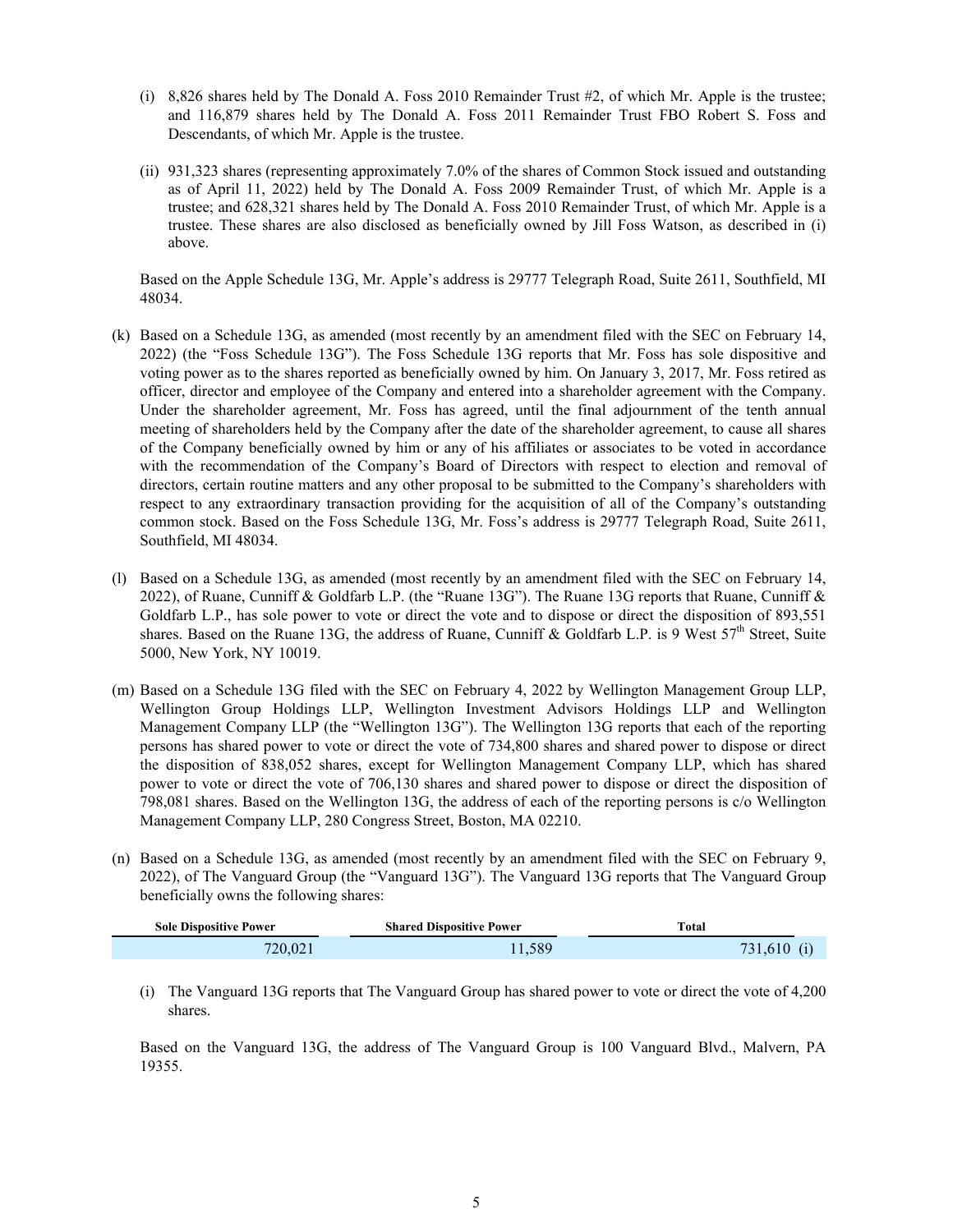## **PROPOSAL #1 - ELECTION OF DIRECTORS**

### **Description of Nominees**

Five directors, constituting the entire Board, are to be elected at the Annual Meeting. Each director holds office until the next annual meeting of shareholders and until his or her successor has been elected and qualified. The nominees named below have been selected by the Board. If, due to circumstances not now foreseen, any of the nominees named below will not be available for election, the proxies will be voted for such other person or persons as the Board may select. Each of the nominees is currently a director of Credit Acceptance.

The following sets forth information as to each nominee for election at the Annual Meeting, including their age, present principal occupation, other business experience during the last five years, directorships in other publiclyheld companies, membership on committees of the Board and period of service as a director of Credit Acceptance. The Board recommends a vote FOR each of the nominees for election. **Executed proxies will be voted FOR the election of director nominees unless shareholders specify otherwise in their proxies.**

# **Kenneth S. Booth; age 54; Chief Executive Officer and President**

Mr. Booth joined Credit Acceptance in January 2004 as Director of Internal Audit. He served as Chief Accounting Officer from May 2004 to May 2021 and as Chief Financial Officer from December 2004 to May 2021 and was named Chief Executive Officer and President in May 2021. From August 1991 until joining us, Mr. Booth worked in public accounting, most recently as a senior manager at PricewaterhouseCoopers LLP. Mr. Booth became a director of Credit Acceptance in May 2021.

#### **Glenda J. Flanagan; age 68; Chief Financial Officer Emeritus, Whole Foods Market, Inc.**

Prior to her retirement in February 2022, Ms. Flanagan was an Executive Vice President and Senior Advisor of Whole Foods Market, Inc., the largest natural and organic foods supermarket retailer in the United States. Ms. Flanagan joined Whole Foods Market in 1988 as Chief Financial Officer, prior to which she held positions in public accounting, retail and business consulting. She transitioned from Chief Financial Officer to Senior Advisor in May 2017. Ms. Flanagan became a director of Credit Acceptance in March 2004. She is also a director of Vital Farms, Inc. Ms. Flanagan is a member of the Company's Executive Compensation Committee, Audit Committee and Nominating Committee.

#### **Vinayak R. Hegde; age 52; President, Wheels Up Experience Inc.**

Mr. Hegde has served as the President of Wheels Up Experience Inc., a provider of on-demand private aviation, since October 2021, after serving as its Chief Marketplace Officer and that of its predecessor, Wheels Up Partners Holdings LLC, from May 2021 to October 2021. He served as President and Chief Operating Officer at Blink Health LLC, a digital health company, from July 2020 to March 2021. From September 2018 to July 2020, Mr. Hegde served as Vice President of Growth and Chief Marketing Officer of Airbnb Homes, at Airbnb, Inc., which operates an online marketplace for short-term lodging. From October 2014 to September 2018, Mr. Hegde served as Senior Vice President and Global Chief Marketing Officer at Groupon, Inc., which operates online local commerce marketplaces. Prior to Groupon, he spent over 12 years at Amazon.com. Mr. Hegde became a director of Credit Acceptance in May 2021. He is also a director of LifeVantage Corporation, Gannett Co., Inc., and Sunpower Corporation. Mr. Hegde is a member of the Company's Executive Compensation Committee and Nominating Committee.

#### **Thomas N. Tryforos; age 62; Private Investor**

Mr. Tryforos is a private investor. Between May 1991 and September 2004, Mr. Tryforos was employed as a General Partner at Prescott Investors, Inc., a private investment firm. Mr. Tryforos became a director of Credit Acceptance in July 1999. Mr. Tryforos was named Lead Director in January 2017 and Chair of the Board in March 2022. He is also a director of Copart, Inc. Mr. Tryforos is a member of the Company's Executive Compensation Committee, Audit Committee and Nominating Committee.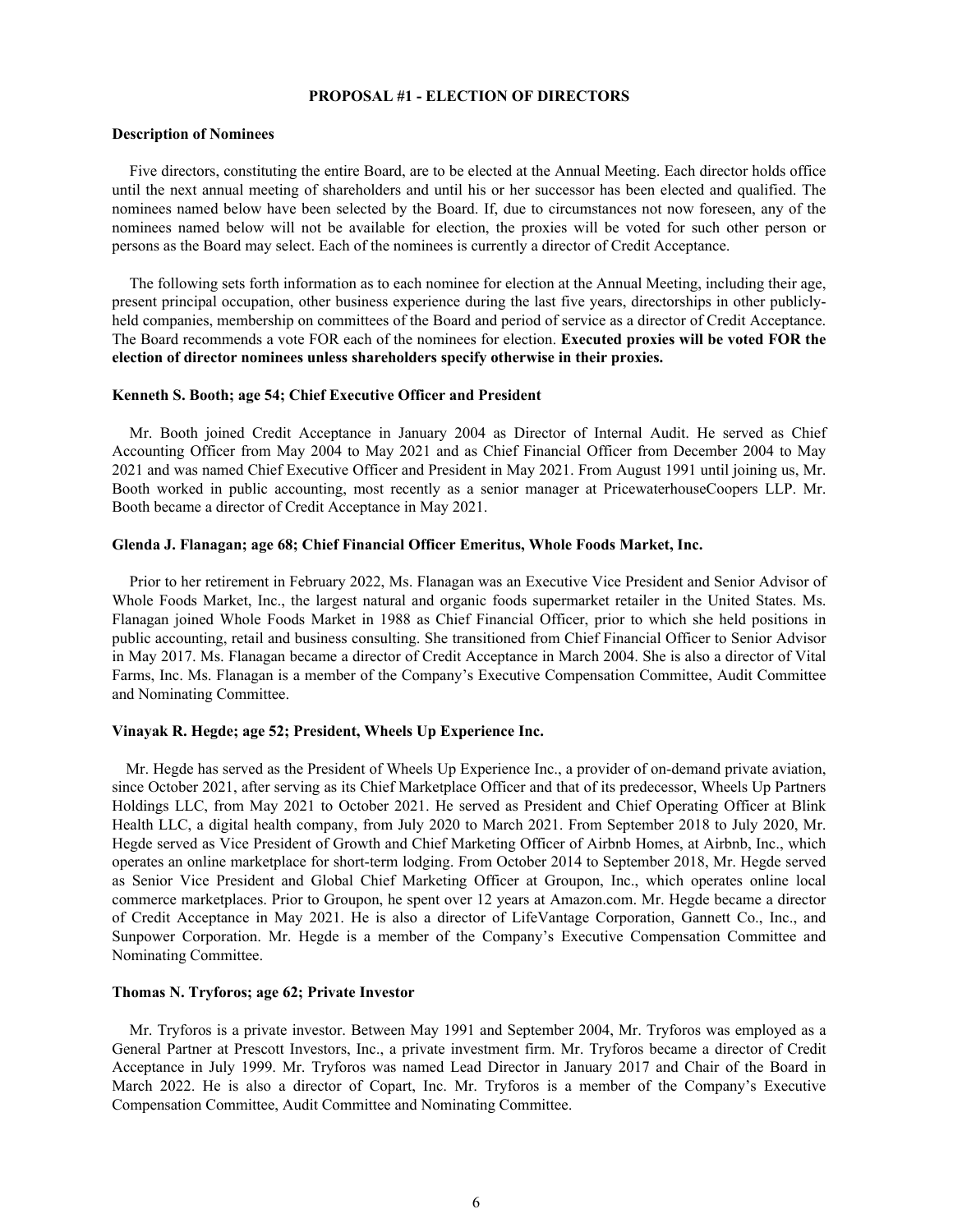#### **Scott J. Vassalluzzo; age 50; Managing Member, Prescott General Partners LLC**

Mr. Vassalluzzo is a Managing Member of Prescott General Partners LLC, an investment advisory firm. Mr. Vassalluzzo joined Prescott in 1998 as an equity analyst and became a General Partner in 2000. Prior to 1998, Mr. Vassalluzzo worked in public accounting at Coopers & Lybrand (now PricewaterhouseCoopers LLP) and received a certified public accountant certification. Mr. Vassalluzzo became a director of Credit Acceptance in March 2007. He is also a director of World Acceptance Corporation and Cimpress N.V. Mr. Vassalluzzo is a member of the Company's Executive Compensation Committee, Audit Committee and Nominating Committee.

# **Executive Officers**

Set forth below is information regarding the executive officers of the Company other than Mr. Booth. All of our executive officers serve at the discretion of the Board.

# **Douglas W. Busk; age 61; Chief Treasury Officer**

Mr. Busk joined Credit Acceptance in November 1996 as Vice President and Treasurer. He was named Chief Financial Officer in January 2000. Mr. Busk served as Chief Financial Officer and Treasurer until August 2001, when he was named President of our Capital Services unit. He resumed his duties as Chief Financial Officer and Treasurer in December 2001. Mr. Busk was named Senior Vice President and Treasurer in May 2004 before becoming Chief Treasury Officer in July 2020.

#### **Erin J. Kerber; age 42; Chief Legal Officer, Chief Compliance Officer and Secretary**

Ms. Kerber joined the Company in 2010 as a Litigation Manager and was promoted to Director of Regulatory Compliance in 2012. She was named Vice President - Regulatory Compliance in 2014, became Senior Vice President, Assistant General Counsel – Regulatory Compliance in 2018, and assumed her present position in July 2021. From 2003 until joining the Company, Ms. Kerber was an attorney with the law firm Dickinson Wright PLLC.

#### **Jonathan L. Lum; age 45; Chief Operating Officer**

Mr. Lum joined the Company in 2002 and has served in a number of roles, starting in the finance department and moving up to Accounting Manager before being promoted to Director – Projects and Support in 2007 and Director – Policy Compliance in 2008. Mr. Lum was promoted to Vice President – Internal Audit and Compliance in 2009. In 2011, Mr. Lum became Senior Vice President – Dealer Service Center, and he assumed the role of Chief Operating Officer in May 2019.

#### **Wendy A. Rummler; age 45; Senior Vice President, Human Resources**

Ms. Rummler joined Credit Acceptance from Arthur Andersen LLP as a Senior Financial Analyst in December of 2001. She moved into Treasury in 2003 and was promoted to Assistant Treasurer in 2005, Director of Finance in 2008, Vice President of Finance in 2010, and Senior Vice President of Finance in 2013. While in Finance, Ms. Rummler led a variety of Finance and Human Resource teams, and she was named Senior Vice President, Human Resources in May 2021.

#### **Arthur L. Smith; age 49; Chief Analytics Officer**

Mr. Smith joined Credit Acceptance as a Credit Analyst in the Dealer Service Center in April 1997. He was promoted to Manager of Dealer Risk in 1998, Director in 2005, Vice President in 2007 and Senior Vice President in 2008. Mr. Smith assumed the role of Chief Analytics Officer in August 2013.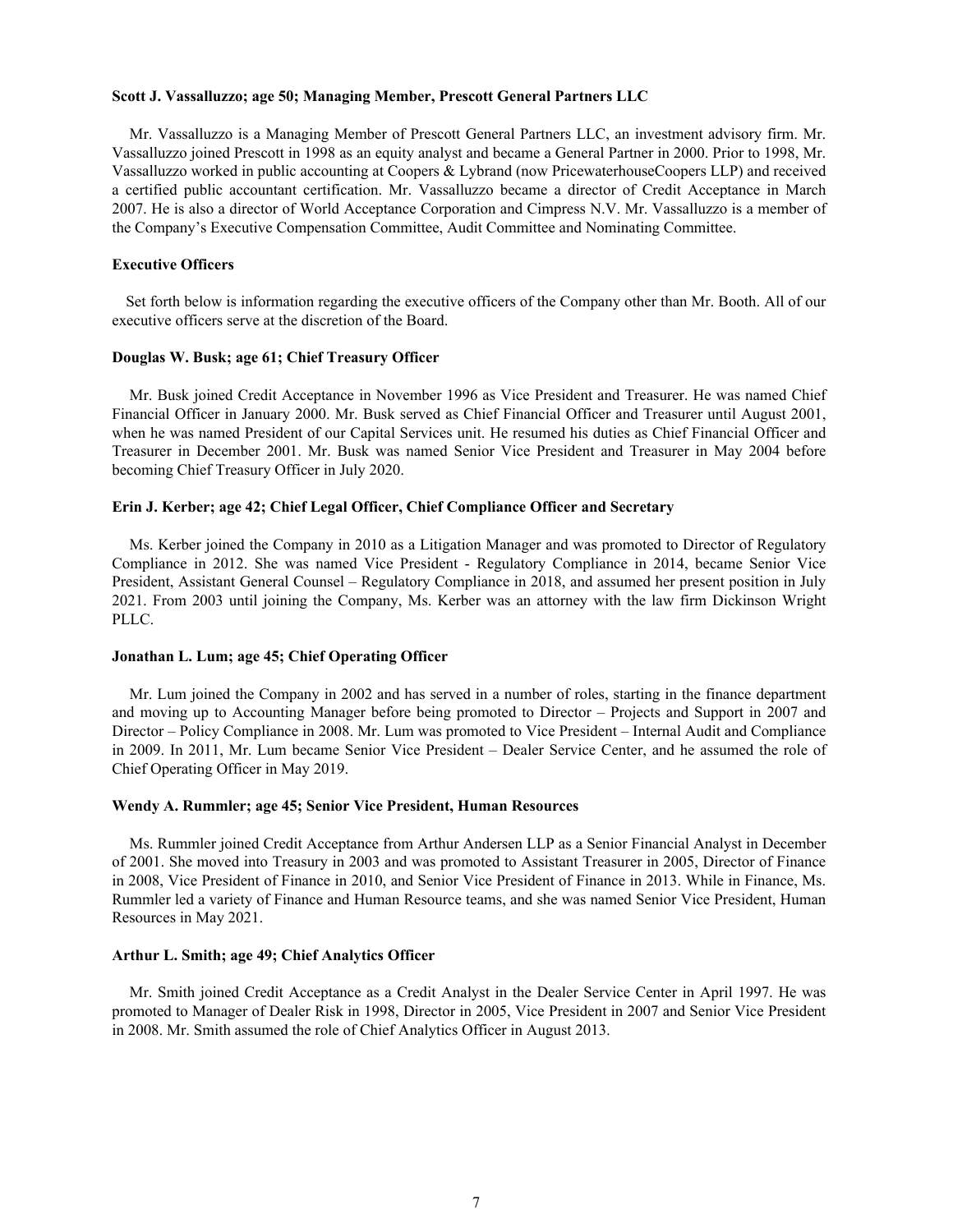#### **Daniel A. Ulatowski; age 50; Chief Sales Officer**

Mr. Ulatowski joined Credit Acceptance as a Credit Analyst in the Dealer Service Center in April 1996. He supervised teams in the Dealer Service Center and Collections before becoming Manager – Dealer Service Center from 2001 to 2003. He served as the Regional Area Manager of Sales from 2003 to January 2006, when he became the Director of Sales Training and then Sales Operations. In January 2007, Mr. Ulatowski was promoted to Vice President, Sales. He was promoted to Senior Vice President, Sales & Marketing, in February 2008 and to his present position in January 2014.

#### **Leadership Structure of the Board**

The Board is responsible for evaluating and determining our optimal leadership structure so as to provide independent oversight of management. The Board has the authority to combine or separate the positions of Chair of the Board and Chief Executive Officer. Starting in January 1, 2002, the offices of Chair of the Board and Chief Executive Officer were held by different individuals. Until his retirement from Credit Acceptance on January 3, 2017, our founder, Donald A. Foss, served as Chair of the Board due to his extensive knowledge relating to our line of business and experience with us. Upon Mr. Foss's retirement, Mr. Tryforos, our longest serving independent director, was named Lead Director with the primary purposes of acting as the liaison between the Chief Executive Officer and the Board of Directors and chairing all regular and special meetings of the Board of Directors. Effective March 3, 2022, Mr. Tryforos was named Chair of the Board and Lead Director. Mr. Booth, our Chief Executive Officer and President, serves as a director due to his in-depth knowledge of the Company and his ability to provide strategic guidance to our business operations. The independent directors on the Board regularly meet separately. The Board periodically reviews our leadership structure to determine if it is still appropriate in light of current corporate governance standards, market practices, our specific circumstances and needs, and any other relevant factors. The Board believes that the current Board leadership structure is the most appropriate for us and our shareholders at this time.

#### **Risk Oversight of the Board**

It is management's responsibility to manage risk and bring to the Board's attention our most material risks. The Board has oversight responsibility of the processes established to report and monitor systems for material risks applicable to us. The Audit Committee regularly reviews our significant risks and exposures and assesses the steps management has taken to minimize such risks. The Board's role in risk oversight is a contributing factor in our maintaining a Board leadership structure that includes an independent director serving as Chair of the Board and Lead Director.

### **Meetings and Committees of the Board of Directors**

The Board held eleven meetings during 2021. Each of the directors who served during 2021 attended all meetings of the Board and committees of the Board on which he or she served during 2021, including Messrs. Booth and Hegde following their elections as directors on May 3, 2021. All directors who were serving at the time of the 2021 annual meeting of shareholders participated in the 2021 annual meeting of shareholders, which was conducted via teleconference.

Standing committees of the Board include the Executive Compensation Committee, the Audit Committee, established in accordance with section 3(a)(58)(A) of the Securities Exchange Act of 1934 (the "Exchange Act"), and the Nominating Committee. Messrs. Hegde, Tryforos and Vassalluzzo and Ms. Flanagan are the members of the Executive Compensation Committee and the Nominating Committee. Messrs. Tryforos and Vassalluzzo and Ms. Flanagan are the members of the Audit Committee. Messrs. Hegde, Tryforos and Vassalluzzo and Ms. Flanagan were determined to be "independent directors" as defined in Rule 5605(a)(2) of The Nasdaq Stock Market ("Nasdaq").

The Board has adopted charters for each of the three standing committees. The charters are available on our website at *ir.creditacceptance.com* through the "Corporate Governance" link.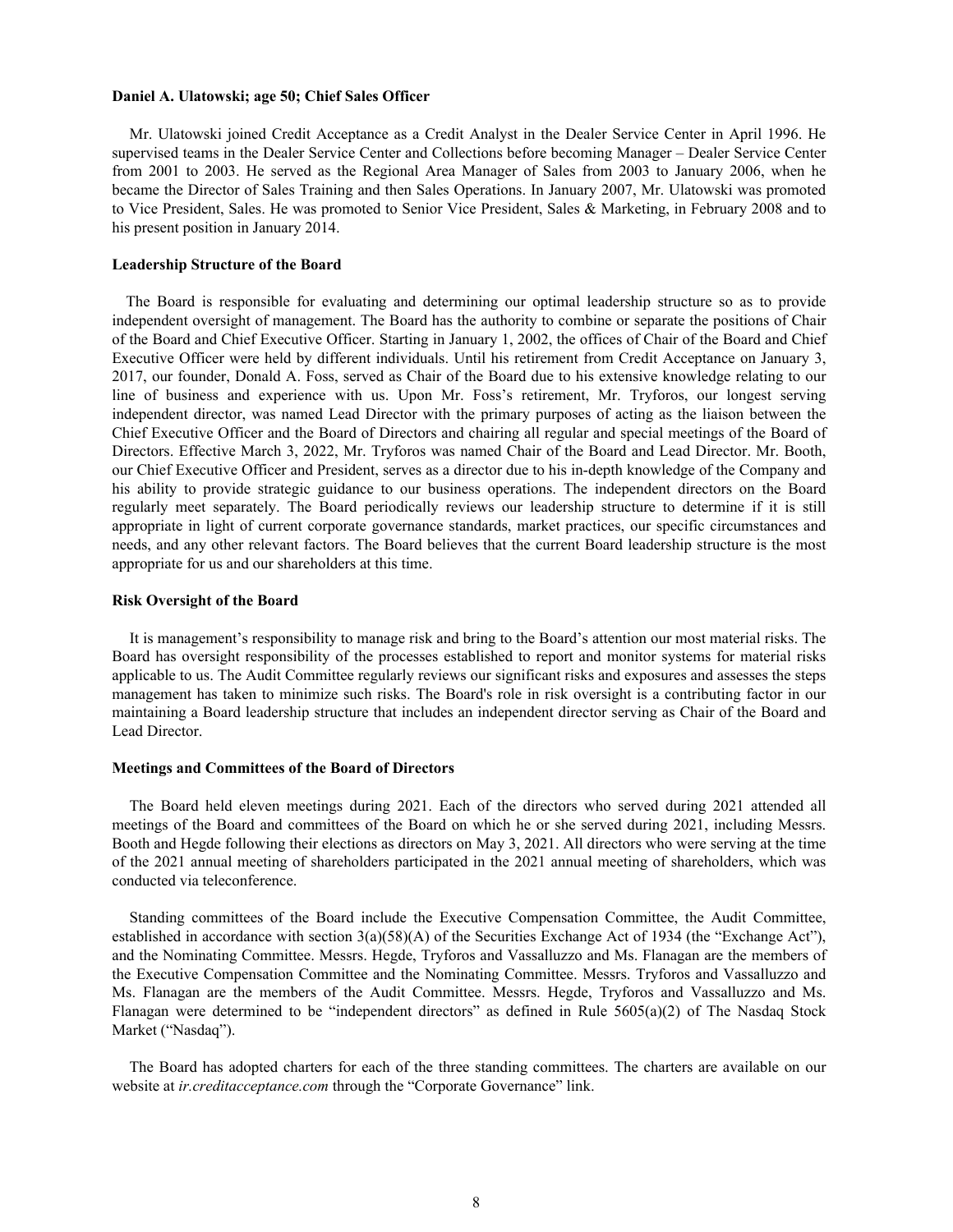The Executive Compensation Committee, chaired by Mr. Vassalluzzo, held eight meetings in 2021. Each of Messrs. Vassalluzzo, Tryforos and (following his election as a director on May 3, 2021) Hegde and Ms. Flanagan served as a member of the Executive Compensation Committee during 2021. The Executive Compensation Committee's principal responsibilities include: (a) reviewing and approving on an annual basis the compensation of our executive officers; (b) making recommendations to the Board regarding compensation of non-employee directors; and (c) reviewing and administering all benefit plans pursuant to which our securities (including restricted share grants and restricted stock unit awards) are granted to our executive officers or directors. The Executive Compensation Committee may form and delegate authority to subcommittees when appropriate, provided any action taken by a subcommittee is subsequently reported to the Executive Compensation Committee and ratified. The Executive Compensation Committee may also delegate to the Chief Executive Officer, the Senior Vice President, Finance and Accounting and the Senior Vice President, Human Resources the authority to grant options and make awards of shares under the Company's stock plans under conditions established by the Executive Compensation Committee. The Board has determined that each member of the Executive Compensation Committee satisfies the requirements for compensation committee members contained in Nasdaq Rule 5605(d)(2)(A).

The Nominating Committee, chaired by Ms. Flanagan, held six meetings in 2021. The Nominating Committee's principal responsibilities include: (a) establishing criteria for the selection of new Board members and conducting searches and interviews for individuals qualified to become Board members; (b) making recommendations to the Board regarding director nominees for the next annual meeting of shareholders from the pool of identified qualified individuals; and (c) recommending to the Board which directors should serve on the various committees of the Board. The Nominating Committee may use various methods to identify director candidates, including recommendations from existing Board members, management, shareholders, search firms and other outside sources. The Nominating Committee does not have a formal policy of considering diversity in identifying potential director nominees, but believes that diversity, in skills, experience, perspective and background, is an important contributing factor to an effective decision-making process. Director candidates need not possess any specific minimum qualifications, rather, a candidate's suitability for nomination and election to the Board will be evaluated in light of the diversity of skills, experience, perspective and background required for the effective functioning of the Board, as well as our strategy and regulatory and market environments. All nominees are currently directors of Credit Acceptance. When considering whether the nominees have the experience, attributes and skills to serve as a director, the Board focused primarily on the biographical information set forth above. With respect to Mr. Booth, the Board considered his in-depth knowledge of the Company and his ability to provide strategic guidance to our business operations. With respect to Ms. Flanagan, the Board considered her experience on our Board and her significant management experience, expertise and background with regard to accounting and financial matters. With respect to Mr. Hegde, the Board considered his significant digital and operational experience in leadership positions at multiple large corporations, including his experience as chief operating officer and chief marketing officer at innovative and fast-growing companies. With respect to Mr. Tryforos, the Board considered his experience on our Board and his background with regard to investing and financial matters. With respect to Mr. Vassalluzzo, the Board considered his experience on our Board and his expertise and background with regard to investing and financial matters. The Nominating Committee will consider candidates recommended by shareholders using the same procedures and standards utilized for evaluating candidates recommended by other sources. Shareholders desiring to recommend candidates for consideration and evaluation by the Nominating Committee for the 2023 annual meeting of shareholders (the "2023 Annual Meeting") should submit such recommendations to our Chief Legal Officer, Chief Compliance Officer and Secretary not later than December 29, 2022. The recommendation should be accompanied by (i) the name and address of the shareholder recommending the candidate, (ii) evidence of the shareholder's ownership of Company shares along with an undertaking that the shareholder will continue to own such shares through the date of the annual meeting, (iii) all information regarding the candidate that would be required to be disclosed in our annual meeting proxy statement if the candidate is nominated by the Board, and (iv) the candidate's consent to serve as a director if elected. Our Chief Legal Officer, Chief Compliance Officer and Secretary will forward any recommendations to the Nominating Committee. The Nominating Committee may seek additional biographical and background information from any candidate that must be received on a timely basis to be considered by the Nominating Committee.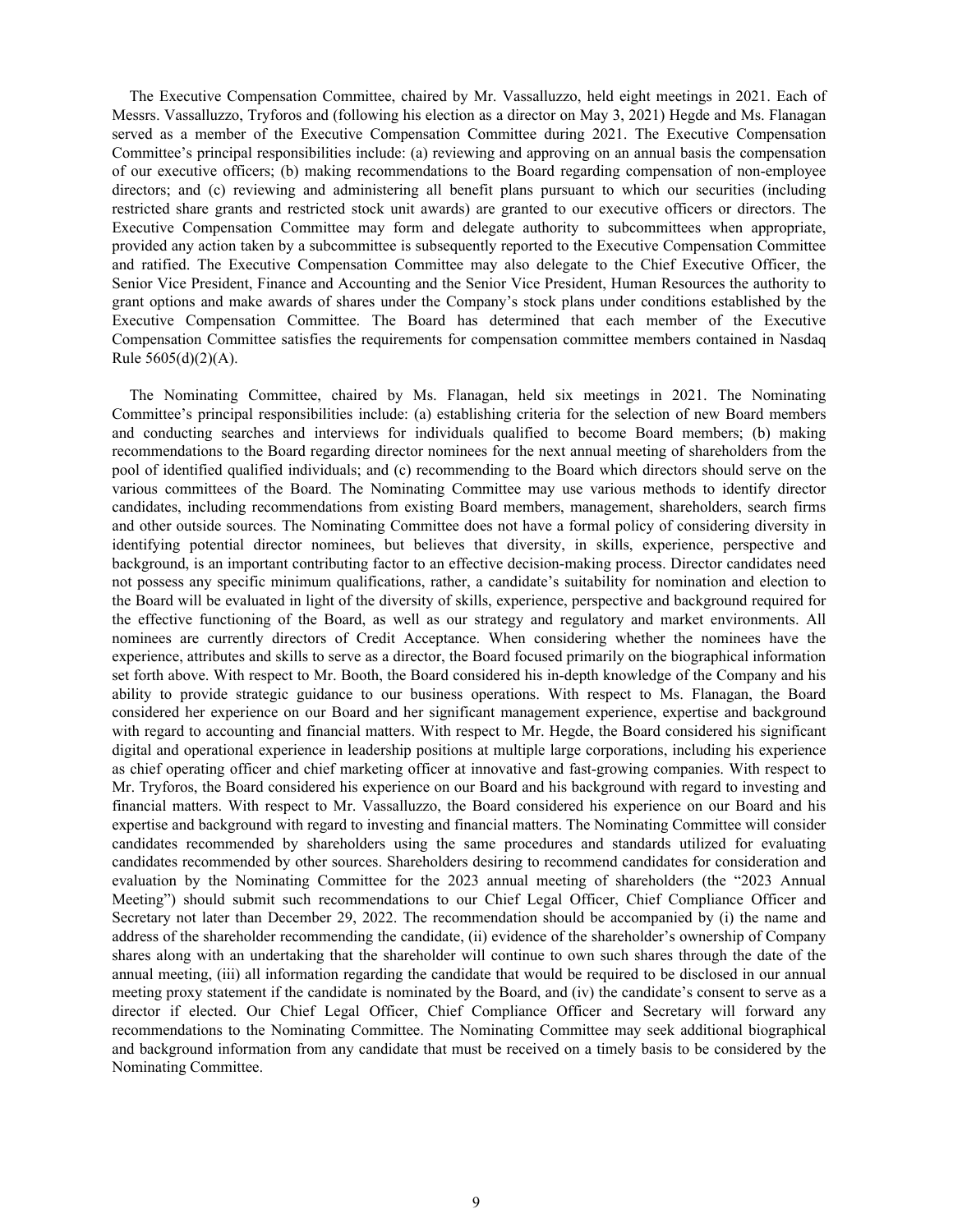The Audit Committee, chaired by Mr. Tryforos, held ten meetings in 2021. The Audit Committee's principal responsibilities include: (a) overseeing the integrity of our financial statements and financial reporting process, and our systems of internal accounting and financial controls; (b) overseeing the annual independent audit of our financial statements, the engagement of the independent auditors and the evaluation of the independent auditors' qualifications, independence and performance; (c) overseeing our disclosure controls and procedures; (d) overseeing whistleblower procedures (e) approving in advance all audit services and to ensure that a written statement is received from the external auditors setting forth all relationships with us; (f) reviewing and approving any related party transactions; (g) periodically meeting with the Chief Legal Officer and other appropriate legal staff to review our material legal affairs; and (h) acting as the Qualified Legal Compliance Committee. The Board has determined that each of the members of the Audit Committee is "independent", as independence is defined in the applicable Nasdaq and SEC rules for audit committee members. The Board has also determined that Mr. Tryforos, Mr. Vassalluzzo and Ms. Flanagan are "audit committee financial experts" as defined by applicable SEC rules and that each of the Audit Committee members satisfies all other qualifications for audit committee members set forth in the applicable Nasdaq and SEC rules.

#### **Report of the Audit Committee**

In accordance with its written charter, the Audit Committee provides assistance to the Board in fulfilling its responsibility to the shareholders, potential shareholders and investment community relating to oversight of the independent auditors, corporate accounting, reporting practices and the quality and integrity of our financial reports.

In discharging its oversight responsibility as to the audit process, the Audit Committee received from the independent auditors and reviewed a formal written statement describing all relationships between the auditors and us that might reasonably be thought to bear on the auditors' independence consistent with the applicable requirements of the Public Company Accounting Oversight Board regarding the independent auditors' communications with the audit committee concerning independence, and discussed with the auditors any relationships that may reasonably be thought to impact their objectivity and independence and satisfied itself as to the auditors' independence.

The Audit Committee discussed with the independent auditors the matters required to be discussed by the applicable requirements of the Public Company Accounting Oversight Board and the SEC.

The Audit Committee reviewed and discussed with management and the independent auditors our audited financial statements as of and for the fiscal year ended December 31, 2021 and the independent auditors' evaluation of our internal control over financial reporting.

Based on the above-mentioned reviews and discussions with management and the independent auditors, the Audit Committee recommended to the Board that our audited financial statements be included in our Annual Report on Form 10-K for the fiscal year ended December 31, 2021 for filing with the SEC. The Audit Committee also reappointed Grant Thornton as the independent auditors for the fiscal year ending December 31, 2022.

# **AUDIT COMMITTEE:**

**Glenda J. Flanagan Thomas N. Tryforos (Chair) Scott J. Vassalluzzo**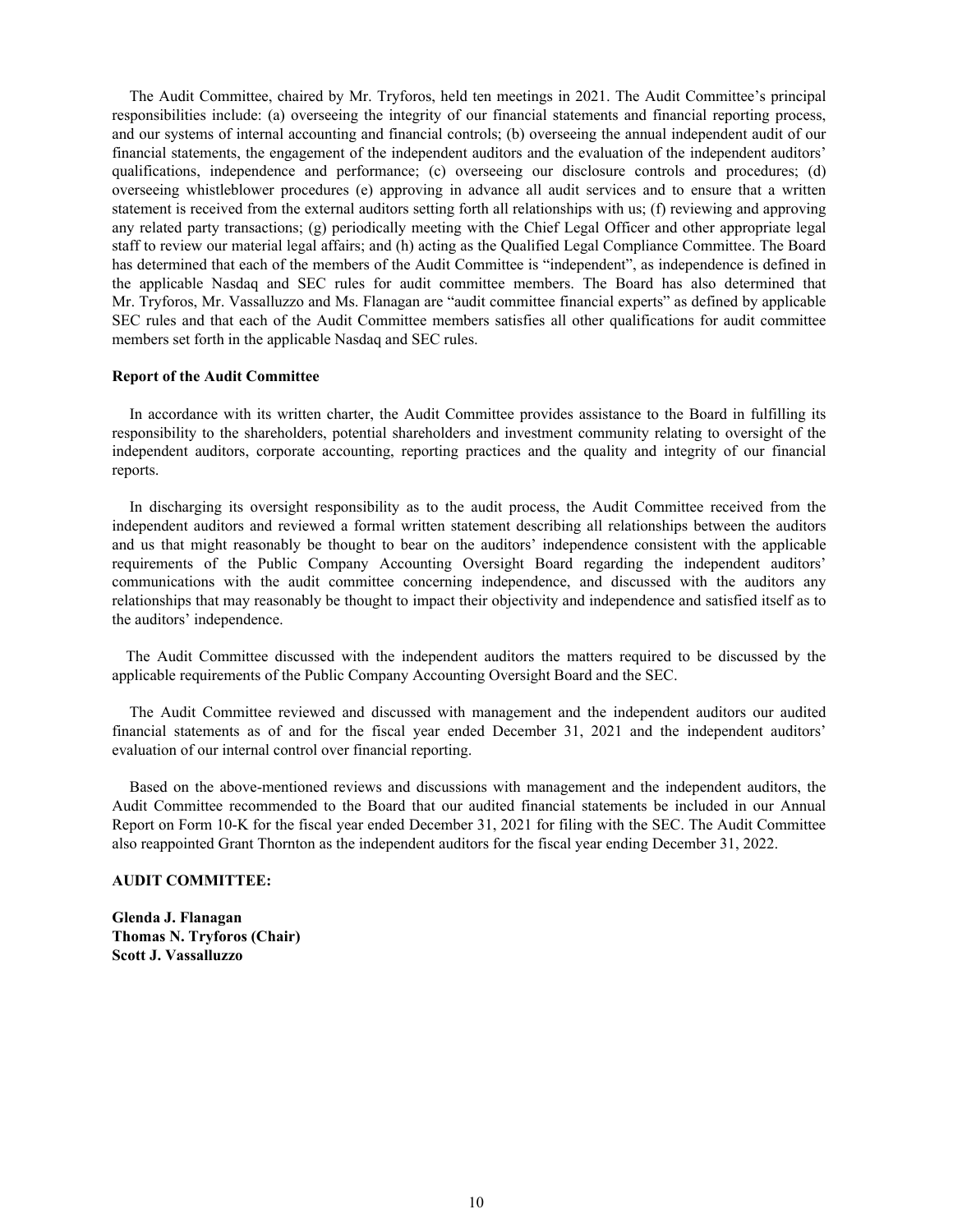#### **Shareholder Communications with the Board**

Shareholders desiring to leave an anonymous or confidential message for the Board or any individual director may call (855) 900-0046. Telephone calls will be recorded and summarized by the third party provider which monitors the hotline service. A summary of the calls received will be sent to the Chief Legal Officer, Chief Compliance Officer and Secretary, the Senior Vice President, Internal Audit and Quality Assurance, the Chair of the Audit Committee, and any directors to whom the communications were addressed. Additionally, shareholders may submit a message to the Board through the form on our website at *ir.creditacceptance.com/board-ofdirectors-inquiries*. *C*ommunications submitted to the Board through our website will be sent to the Chief Legal Officer, Chief Compliance Officer and Secretary, the Senior Vice President, Internal Audit and Quality Assurance, the Chair of the Audit Committee, and any directors to whom the communication was addressed.

#### **Codes of Conduct**

We have adopted codes of conduct that apply to our directors, executive officers and certain other employees. The codes of conduct are available on our website at *ir.creditacceptance.com* through the "Corporate Governance" link. We intend to disclose on our website any amendment to any provision of the codes of conduct that relates to any element of the definition of "code of ethics" enumerated in Item 406(b) of Regulation S-K under the Exchange Act and any waiver from any such provision granted to our principal executive officer, principal financial officer, principal accounting officer or controller or persons performing similar functions.

### **Recovery of Incentive Compensation**

The Company adopted a "clawback" policy, effective as of April 11, 2022, which allows the Board discretion to seek reimbursement or forfeiture, to the fullest extent permitted by law, of any cash-based or equity-based incentive compensation awards granted, vested or paid to executive officers on or after April 11, 2022, when all of the following have occurred:

- the grant, vesting or payment of the awards was based in whole or in part on the achievement of financial reporting measures, or occurred during financial statement periods, that were subsequently the subject of a material financial restatement;
- the Board determines that the executive officer had engaged in fraud or willful misconduct that caused or contributed to the need for the restatement;
- the amount of the compensation that would have been received by the executive officer had the financial results been properly reported would have been lower than the amount actually received; and
- the Board determines that it is in the best interests of the Company and its shareholders for the executive officer to repay or forfeit all or any portion of the awards.

### **Hedging**

The Company's trading policy prohibits all executive officers and directors of the Company, and any of their designees, from engaging directly or indirectly in hedging transactions involving Company securities. "Hedging" refers to any strategy designed to hedge or offset or reduce the risk of price fluctuations in Company securities or to hedge, offset or protect against, in whole or in part, declines in the value of such securities. Hedging transactions include (but are not limited to) prepaid variable forward contracts, swaps, collars, and exchange funds.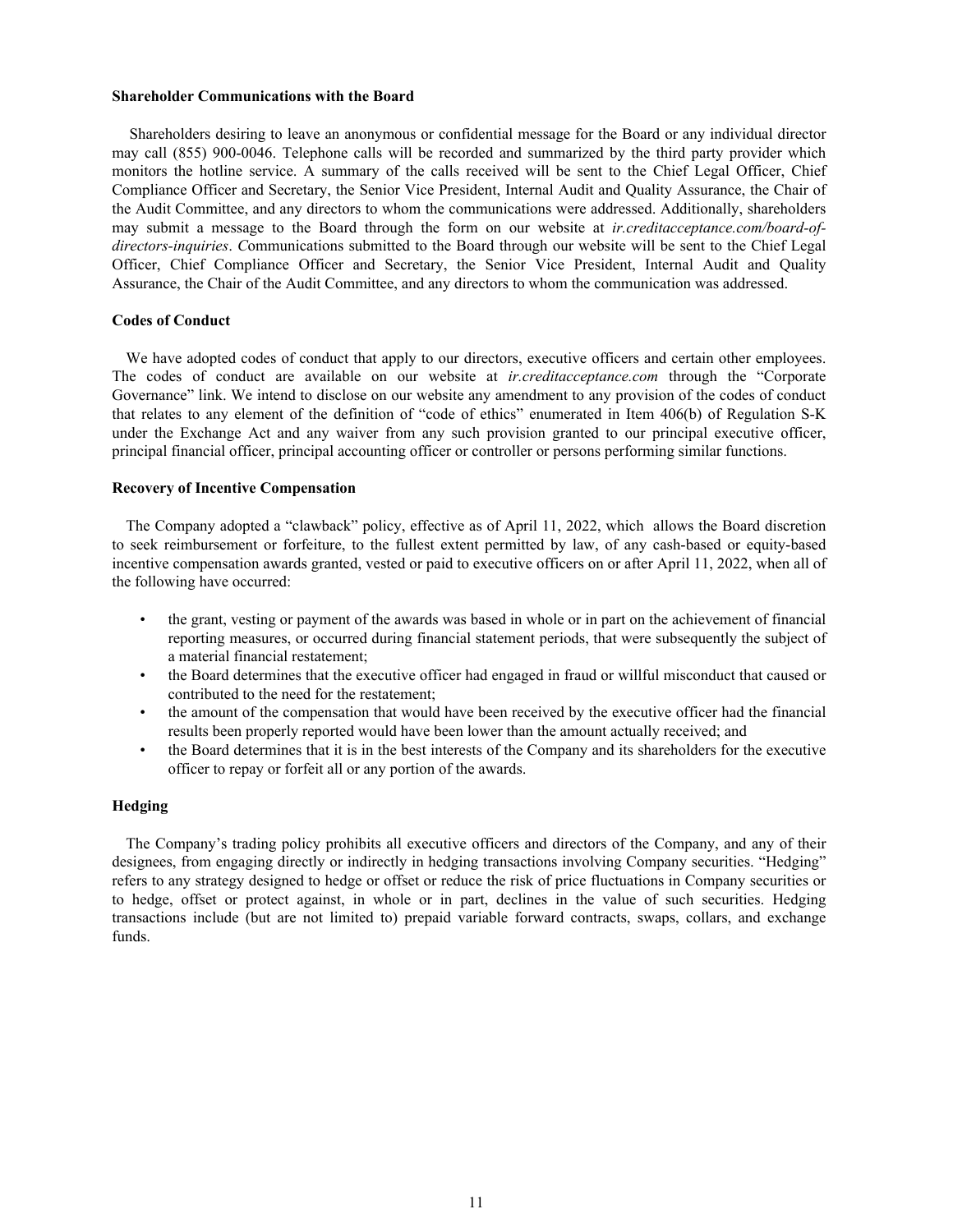### **CORPORATE RESPONSIBILITY**

Both management and the Board are committed to understanding and addressing the opportunities and risks associated with environmental, social and governance ("ESG") issues that affect our business and may do so in the coming years. ESG matters that we are assessing and monitoring include the following:

#### **Climate Change/Vehicle Electrification**

Car manufacturers across the world are investing more resources towards the development and sale of electric vehicles ("EVs"). Several car manufacturers have committed to converting all powertrains from diesel- and gasoline-powered to EV or hybrid in the next 15 years. As EVs become more prevalent in the market, and as EV technology improves, especially with regard to battery life, we expect the costs of EVs to decrease. With more EV inventory and lower price points, we expect to see more of these vehicles become available for purchase and financing by consumers. We expect that the need for our programs will continue, but we also understand that this new technology may raise other issues, including the need for remote power stations and vehicle service and maintenance requirements that differ from those of cars with internal combustion engines. We are committed to understanding how these and other issues might impact consumers and the potential role of our programs in facilitating consumer access to cars powered by clean energy.

#### **Diversity and Inclusion**

Diversity and inclusion is a priority for us. We strive to create a work environment that is pleasant, professional, and free from intimidation, hostility, or other offenses that may interfere with work performance. All team members complete non-discrimination and anti-harassment training, promoting a safe and inclusive work environment.

Credit Acceptance is highly diverse, as more than half of our team members are women, and more than half belong to a minority ethnic group. Our team members also reflect diversity of nationality, faith, age and sexual orientation. In addition, 40% of our directors are diverse, as Ms. Flanagan self-identifies as female, and Mr. Hegde self-identifies as Asian. We believe that our workplace is naturally diverse and inclusive due to our practices of maintaining open and transparent communication and fostering a climate in which all team members are welcome to speak up and contribute. We have a Diversity and Inclusion Committee, chaired by a senior manager, tasked with generating concrete actions that we can take together to help our communities heal and make our culture and the Company stronger.

#### **Company Culture**

We place great importance on listening to our team members, as we believe that "the people doing the work know the most about it." We encourage participation in periodic anonymous surveys to gain honest feedback about our workplace from our team members, and we use this feedback to generate ideas for improvement. Our culture attracts talented people and enables them to perform to their potential. We have been honored to receive several workplace awards in recent years.

#### **Financial Literacy**

Financial literacy is important in our society, and therefore we feel the need to help consumers and our team members understand what they can do to improve their financial well-being. Accordingly, we partnered with a national leader in the development and delivery of consumer financial education to help us offer a series of financial literacy courses on our website. We will continue to look for more opportunities to promote financial literacy in the future.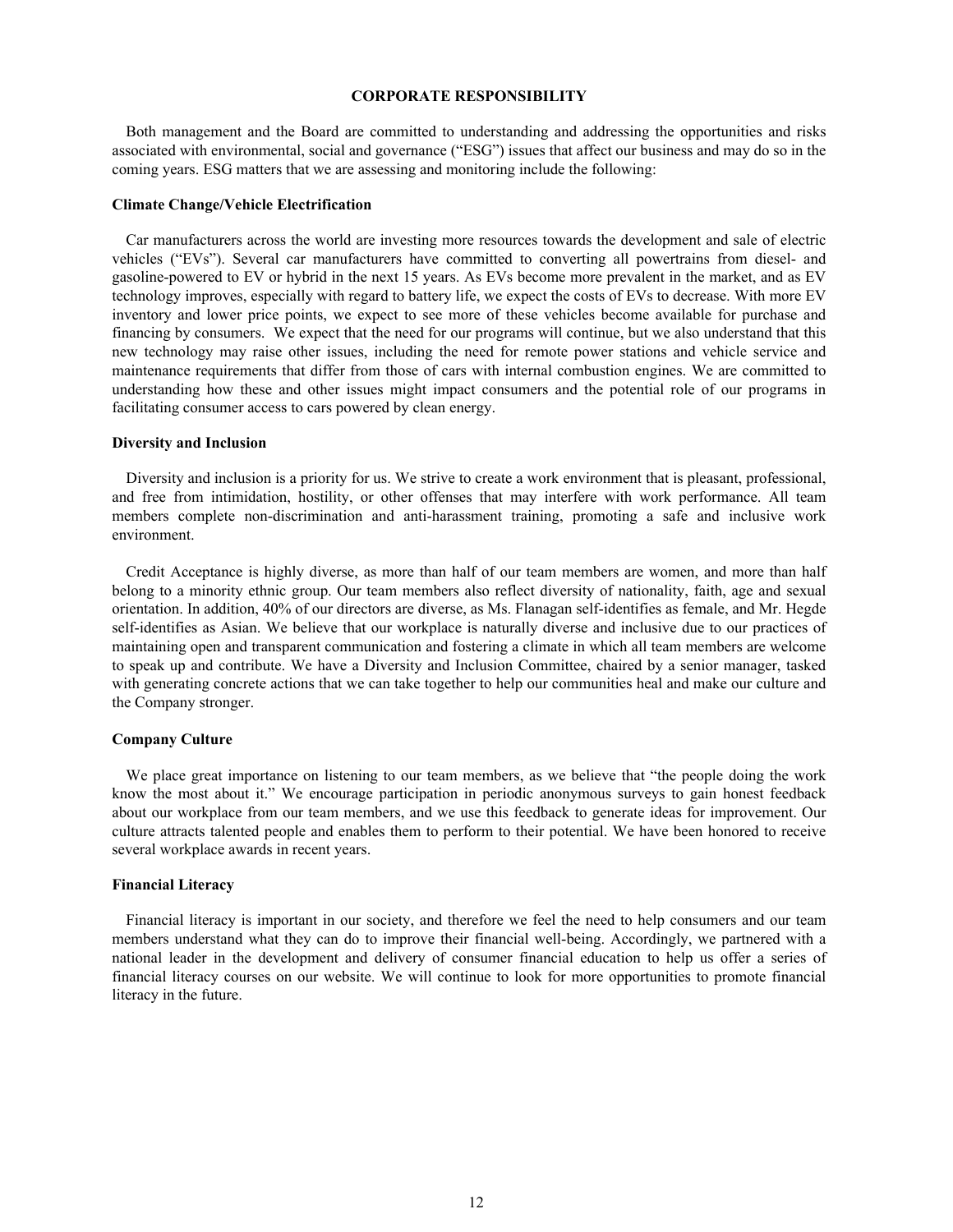### **Information Security - Cybersecurity and Data Protection**

Information security, including cybersecurity, and the security of the personal financial data of our consumers and the personal information of our employees is a priority for the Company. We have an Information Security Committee ("ISC") consisting of senior leadership and members of the Company's Legal and Information Technology departments. The ISC is chaired by a Chief Information Security Officer. The ISC meets to review any security incidents, initiatives, industry trends, and policies and shares this information with the Board at least twice a year.

We have an Information Security Team dedicated to protecting against both internal and external threats. In addition, we engage a third-party company for an additional layer of continuous monitoring. Our Security Program is built on the ISO 27001/27002 security standard. We are independently assessed against this standard every two years. We also engage third parties to perform vulnerability and penetration tests of our controls and processes. This testing occurs twice per year.

All employees and contractors must complete information security training, which includes cybersecurity and compliance training, annually. We also perform quarterly phishing awareness exercises and deliver frequent security awareness communications to all employees and contractors, all to reinforce the importance of information security compliance.

# **COMPENSATION OF EXECUTIVE OFFICERS AND DIRECTORS**

### **COMPENSATION DISCUSSION AND ANALYSIS**

#### **Compensation of Executive Officers**

This Compensation Discussion and Analysis describes the elements of compensation for the following individuals, collectively referred to as our "named executive officers":

- Brett A. Roberts, former Chief Executive Officer and President;
- Kenneth S. Booth, Chief Executive Officer and President, former Chief Financial Officer;
- Douglas W. Busk, Chief Treasury Officer;
- Charles A. Pearce, former Chief Legal Officer and Corporate Secretary;
- Arthur L. Smith, Chief Analytics Officer; and
- Daniel A. Ulatowski, Chief Sales Officer.

Mr. Roberts retired from the Company effective May 3, 2021, at which time Mr. Booth became Chief Executive Officer and President and ceased to serve as Chief Financial Officer. Mr. Pearce resigned as the Company's Chief Legal Officer and Corporate Secretary effective June 30, 2021, and retired from the Company effective December 31, 2021.

#### *General Philosophy*

Our executive compensation programs are designed to achieve the following objectives:

- attract and retain individuals that will drive business success; and
- provide appropriate incentives that reward outstanding financial performance and align the interests of executives and shareholders.

We accomplish these objectives through compensation programs that:

- contain a significant component tied to Company performance;
- provide competitive overall compensation if performance objectives are achieved; and
- encourage participants to act as owners.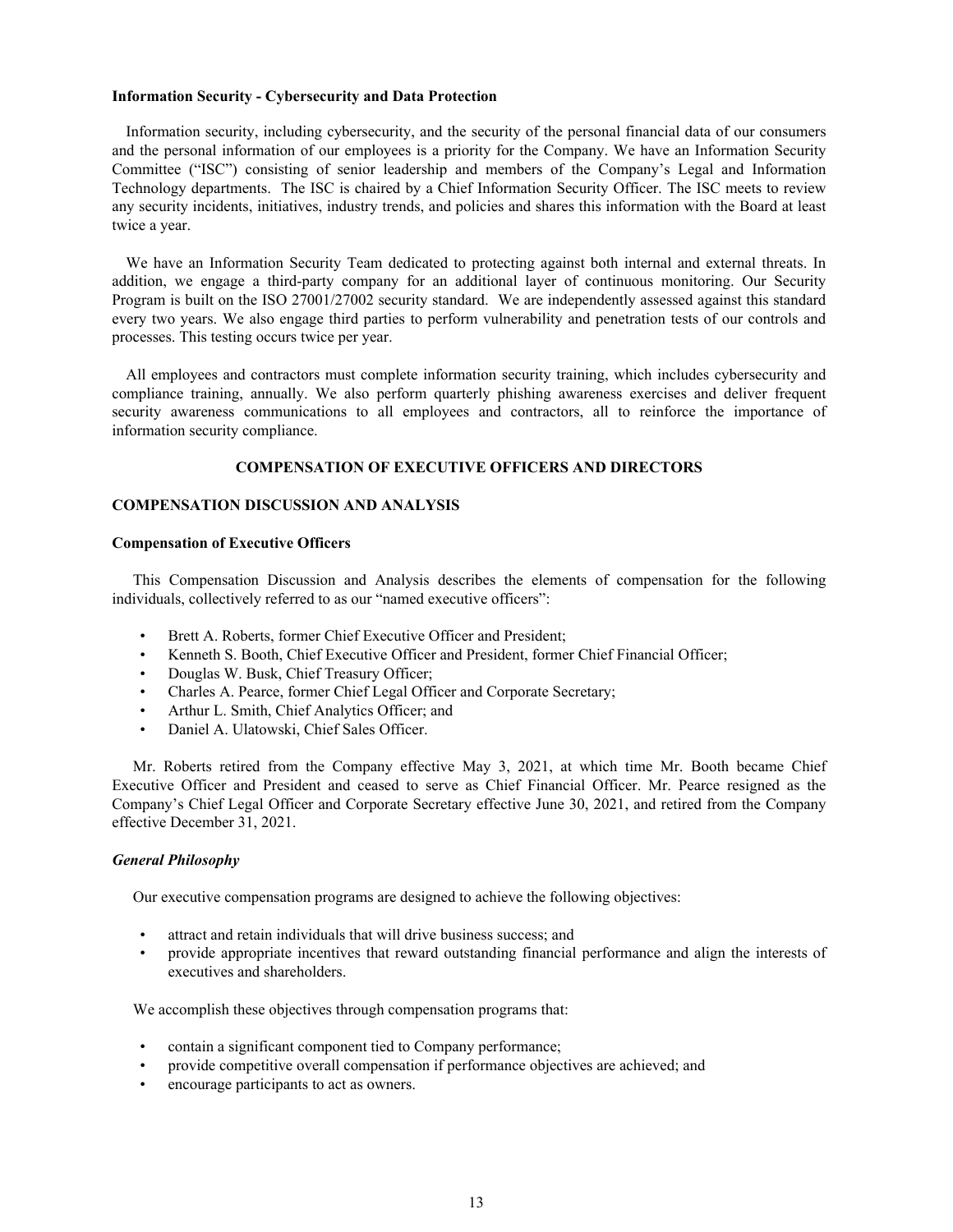#### *Overall Process and Risk Assessment*

The Executive Compensation Committee (the "Compensation Committee") oversees and approves our overall compensation strategy and determines all aspects of compensation for our Chief Executive Officer. The Compensation Committee also determines compensation for other named executive officers after considering recommendations supplied by our Chief Executive Officer.

The Compensation Committee periodically reviews all aspects of executive compensation and determines if existing plans are effective in meeting the objectives described above. Such reviews are typically conducted at the first meeting of each fiscal year. From time to time, the Compensation Committee may make modifications to existing plans or adopt new plans. The Compensation Committee considered the Company's compensation policies and practices for all team members and concluded that any risks arising from such policies and practices are not reasonably likely to have a material adverse effect on the Company. The Compensation Committee does not use compensation consultants or peer group comparisons in setting executive compensation.

#### *Compensation – Named Executive Officers other than our former Chief Executive Officer and President*

Compensation for the named executive officers set in 2021 for 2021 through 2024 includes a base salary and equity-based incentive compensation provided pursuant to the Company's Amended and Restated Incentive Compensation Plan (as amended, most recently on April 12, 2021, the "Incentive Plan") and the compensation program attempts to balance short-term and long-term Company performance by eliminating annual cash awards in favor of higher base salaries and longer-term equity awards. The stock option grants that were approved by shareholders in 2021 are intended to provide incentive compensation to named executive officers for 2021 through 2024, with no additional equity awards anticipated to be granted to existing named executive officers prior to the end of the four-year period.

*Base Salaries.* Base salaries at all levels in the organization are designed to provide a level of basic compensation and allow us to recruit and retain qualified team members. Our Chief Executive Officer's base salary is determined by the Compensation Committee. Other named executive officers' base salaries are determined by the Compensation Committee after reviewing recommendations supplied by our Chief Executive Officer. Base salaries were determined after considering the following:

- the performance of Credit Acceptance;
- an assessment of the named executive officer's individual performance;
- market data;
- internal benchmarks;
- equity compensation components of the named executive officer's total compensation plan; and
- roles and responsibilities for each named executive officer, including the ability of the executive officer to drive results.

In January 2022, the Compensation Committee determined that named executive officer base salaries will remain unchanged for 2022, based on the determination that the overall compensation plan did not require adjustment and is working as intended. Named executive officer base salaries for 2022 will be as follows:

| Name                 | 2022            |
|----------------------|-----------------|
| Kenneth S. Booth (1) | \$<br>1,000,000 |
| Arthur L. Smith      | 700,000         |
| Daniel A. Ulatowski  | 700,000         |
| Douglas W. Busk      | 640,000         |

(1) On April 28, 2021, in connection with Mr. Booth's election and appointment as our Chief Executive Officer and President, effective May 3, 2021, the Compensation Committee approved an increase in Mr. Booth's annual base salary from \$700,000 to \$1,000,000.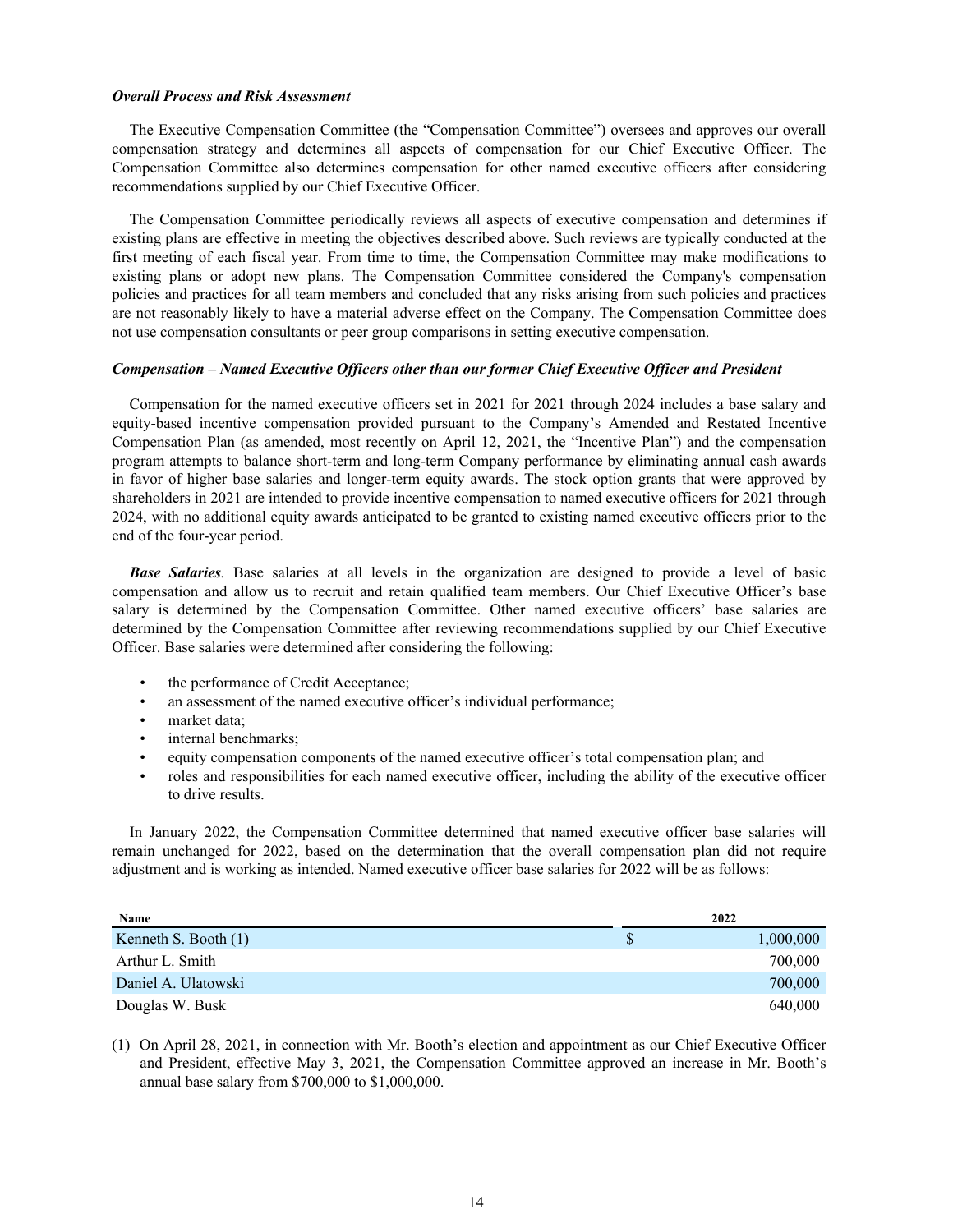*Incentive Compensation.* The 2021 through 2024 incentive compensation program for Messrs. Booth, Busk, Pearce, Smith and Ulatowski attempts to balance short-term and long-term Company performance and is comprised of stock option awards.

*Stock Option Awards* – On December 30, 2020, the Compensation Committee approved awards of 50,000 stock options each to Messrs. Booth, Pearce, Smith, and Ulatowski and 46,000 stock options to Mr. Busk, in each case subject to shareholder approval of the amendment and restatement of the Incentive Plan. Shareholder approval was received at our annual meeting of shareholders on July 21, 2021. The exercise price of the options is \$333.94, which is equal to the closing market price per share of Common Stock on the day prior to the date of the grant. Based on the terms of individual stock option grant agreements, the stock options:

- vest and become exercisable in four equal annual installments beginning on the first anniversary of the date on which the options were granted by the Board, based on continuous employment and
- expire six years from the date of the grant.

On April 28, 2021, in connection with Mr. Booth's election and appointment as our Chief Executive Officer and President effective May 3, 2021, the Compensation Committee approved the grant to Mr. Booth of an award of 110,000 stock options with an exercise price of \$390.39 that will expire ten years from the date of the grant and will vest and become exercisable in four equal annual installments from the date of the grant subject to continuous employment through the relevant vesting date.

The Compensation Committee believes that the incentive compensation programs for Messrs. Booth, Busk, Pearce, Smith and Ulatowski appropriately align their compensation with the interests of shareholders because:

- the amount of compensation received from stock option awards will be proportionate to the amount of shareholder wealth created, as measured by the appreciation in share price above the exercise price of the options; and
- the stock option awards are long-term in nature, which will incentivize Messrs. Booth, Busk, Pearce, Smith and Ulatowski to take actions that will benefit shareholders longer-term.

The allocation between short- and long-term incentives, was determined based on the discretion of the Compensation Committee. The ultimate allocation will depend on our future performance and future changes in our share price. We believe it is likely that a substantial percentage of the amount realized will be from long-term, equity-based incentives, which is consistent with the philosophy of the Compensation Committee that executive compensation should be linked to long-term shareholder value. Since substantial portions of the amounts to be realized by Messrs. Booth, Busk, Pearce, Smith and Ulatowski will not be fully exercisable until December 30, 2024, the Compensation Committee believes this plan creates an incentive for Messrs. Booth, Busk, Pearce, Smith and Ulatowski to take actions and make decisions that will benefit us over the long-term. Such incentives are believed to be appropriate given the nature of the duties and responsibilities assigned to these executive officers.

# *Compensation – Mr. Roberts, Former Chief Executive Officer and President*

Compensation for Mr. Roberts, our Chief Executive Officer through May 3, 2021, included a base salary and equity-based incentive compensation provided pursuant to the Incentive Plan.

Base salaries at all levels in the organization are designed to provide a level of basic compensation and allow us to recruit and retain qualified team members. Mr. Roberts' base salary was determined by the Compensation Committee after considering the following:

- the performance of Credit Acceptance over Mr. Roberts' tenure as Chief Executive Officer;
- an assessment of Mr. Roberts' individual performance;
- market data;
- internal benchmarks; and
- other components of Mr. Roberts' total compensation plan.

Mr. Roberts' annual base salary for 2021 was \$1,025,000.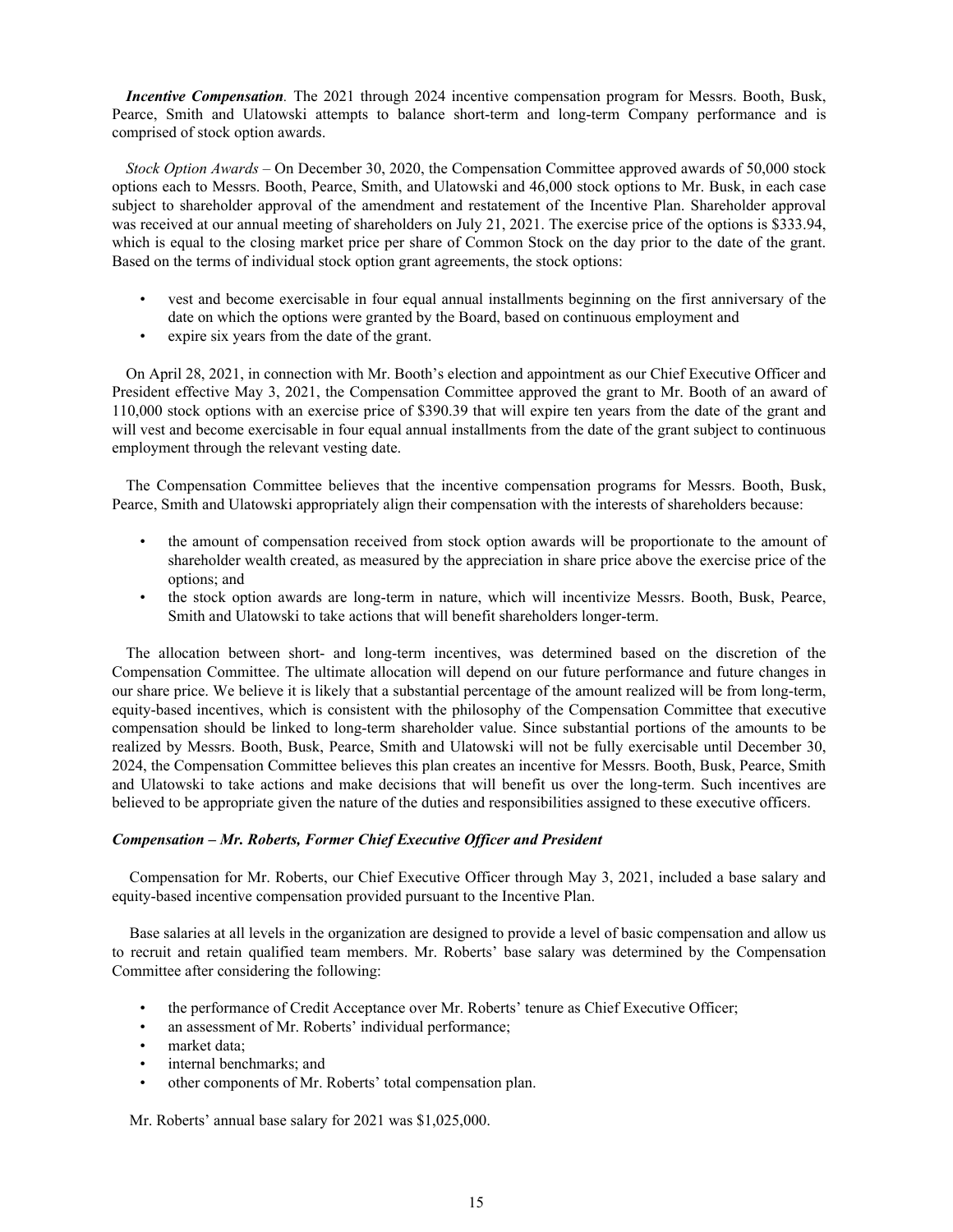The principal component of Mr. Roberts' incentive compensation was comprised of performance-based restricted stock unit ("RSU") and restricted share awards that vest over a 15-year period based upon the achievement of growth targets in economic profit, a non-GAAP financial measure. Economic profit measures how efficiently we utilize our total capital, both debt and equity. Management uses economic profit to assess our performance as well as to make capital allocation decisions. Management believes this measure is important to shareholders because it allows shareholders to compare the returns we earn by investing capital in our core business with the return they could expect if we returned capital to shareholders and they invested in other securities. Economic profit is defined, for the purposes of the RSU and restricted share vesting calculation, as net income (adjusted for non-recurring items and certain non-GAAP adjustments and adding back after-tax interest expense) less a cost of capital. The cost of capital includes a cost of debt and a cost of equity. The cost of equity is determined based on a formula that considers the risk of the business (assessed at  $5\%$  + the average 30-year treasury rate) and the risk associated with our use of debt. The actual formula utilized for determining the cost of equity is as follows: (the average 30-year treasury rate +  $5\%$ ) + [(1 – tax rate) x (the average 30-year treasury rate  $+ 5\%$  – the pre-tax average cost of debt rate) x average debt/(average equity + average debt x tax rate)]. No equity awards (RSUs, restricted shares or stock options) were granted to Mr. Roberts in 2021.

On March 26, 2012, the Compensation Committee approved an award of 310,000 RSUs and 190,000 restricted shares to Mr. Roberts. Each RSU represented and had a value equal to one share of Common Stock. The 310,000 RSUs were eligible to vest over a ten year period starting in 2012 based upon the cumulative dollar amount of improvement in annual economic profit as compared to the annual economic profit for 2011. The RSUs were eligible to vest beginning in 2012 based on the following formula: cumulative improvement in economic profit divided by \$200 million multiplied by 310,000. The cumulative number of RSUs that could be vested as of the end of any year could not exceed 31,000 (or 10% of the total) multiplied by the number of full calendar years that had elapsed since January 1, 2012.

As of Mr. Roberts' retirement on May 3, 2021, 279,000 of the 310,000 RSUs awarded to Mr. Roberts on March 26, 2012 had vested. Mr. Roberts forfeited the 31,000 unvested RSUs upon his retirement on May 3, 2021. Vested RSUs from the March 26, 2012 award are subject to a post-vesting holding period that will lapse in equal installments on December 31, 2022, 2023, 2024, 2025 and 2026, at which time vested RSUs will be converted to shares of Common Stock.

The 2012 grant of 190,000 restricted shares was comprised of 90,000 restricted shares that were eligible to vest over a ten year period starting in 2012 and 100,000 restricted shares that were eligible to vest over a five year period beginning in 2022.

The 90,000 restricted shares were eligible to vest beginning in 2012 based on the following formula: cumulative improvement in economic profit divided by \$200 million multiplied by 90,000. The cumulative number of restricted shares that could be vested as of the end of any year could not exceed 9,000 (or 10% of the total) multiplied by the number of full calendar years that had elapsed since January 1, 2012. The 100,000 restricted shares were eligible to vest beginning in 2022 if economic profit exceeded \$343,143,000 in 2022, 2023, 2024, 2025 and 2026. As of Mr. Roberts' retirement on May 3, 2021, 81,000 of the 190,000 restricted shares awarded to Mr. Roberts on March 26, 2012 had vested and any sales restrictions on all of the vested restricted shares had lapsed. Mr. Roberts forfeited the 109,000 unvested restricted shares upon his retirement on May 3, 2021.

The Compensation Committee believes that the RSUs and restricted shares granted to Mr. Roberts appropriately aligned his compensation with the interests of shareholders as a result of the following:

- the financial rewards would be received only if long-term economic profit increased over time;
- the amount of compensation received would be proportionate to the amount of shareholder wealth created as measured by the share price; and
- the RSU and restricted share awards were long-term in nature, which would incentivize Mr. Roberts to take actions that would benefit shareholders longer-term.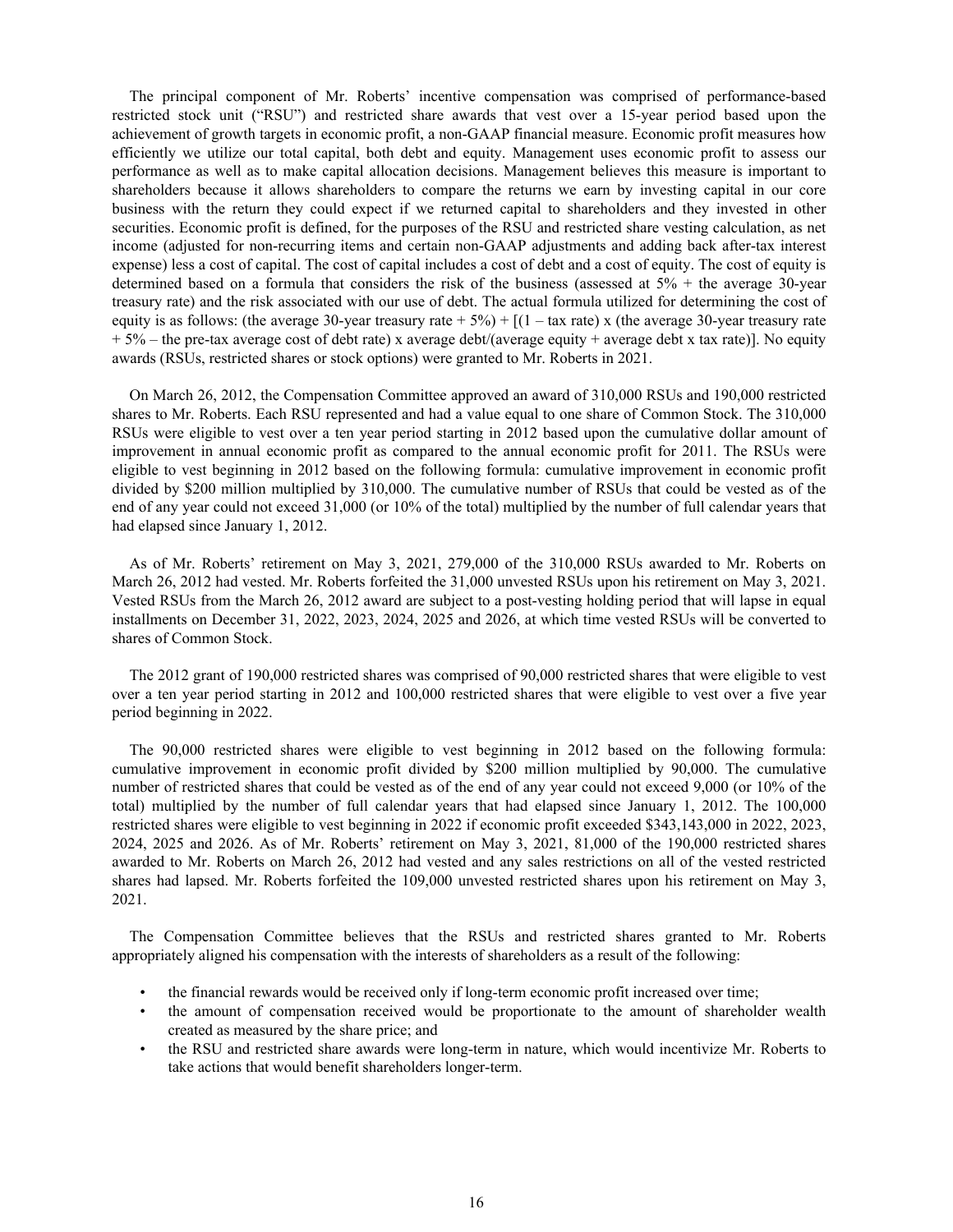#### *Deductibility of Executive Compensation*

Effective January 1, 2018, the exemption from the IRC Section 162(m) deduction limit for performance-based compensation was repealed, such that compensation paid to our NEOs in excess of \$1.0 million is not deductible unless it qualifies for transition relief applicable to certain arrangements in place as of November 2, 2017. The company will utilize the transition relief provisions for eligible compensation to the extent possible. In order to maintain the flexibility to provide compensation programs for our named executive officers that will best incentivize them to achieve our key business objectives and create sustainable long-term shareholder value, the Compensation Committee reserves the ability to pay competitive compensation by not requiring all compensation to be deductible.

#### *Response to 2021 Say-on-Pay*

Shareholder endorsement of the design and administration of our executive compensation programs was evidenced by a vote of approval of our named executive officers' compensation at our 2021 annual meeting of shareholders in excess of 98% of the votes cast. As a result of this favorable vote regarding our named executive officers' compensation, it was determined that no changes were necessary to address shareholder concerns regarding our executive compensation design and administration. In addition, at our 2017 annual meeting of shareholders, our shareholders voted to hold an advisory vote on named executive officer compensation every year. The Compensation Committee has accepted the shareholders' recommendation and, therefore, shareholders will have another opportunity to consider and approve, in a non-binding advisory vote, the compensation of our named executive officers at the Annual Meeting. As in the past, the Compensation Committee will continue to review the results of future advisory say-on-pay votes and will consider shareholder concerns and take them into account in future determinations regarding the compensation of our named executive officers.

## *Compensation Committee Report*

The Executive Compensation Committee has reviewed and discussed the Compensation Discussion and Analysis above with management and, based on such review and discussions, the Executive Compensation Committee recommended to the Board that the Compensation Discussion and Analysis be included in this Proxy Statement.

# **THE EXECUTIVE COMPENSATION COMMITTEE:**

**Glenda J. Flanagan Vinayak R. Hegde Thomas N. Tryforos Scott J. Vassalluzzo (Chair)**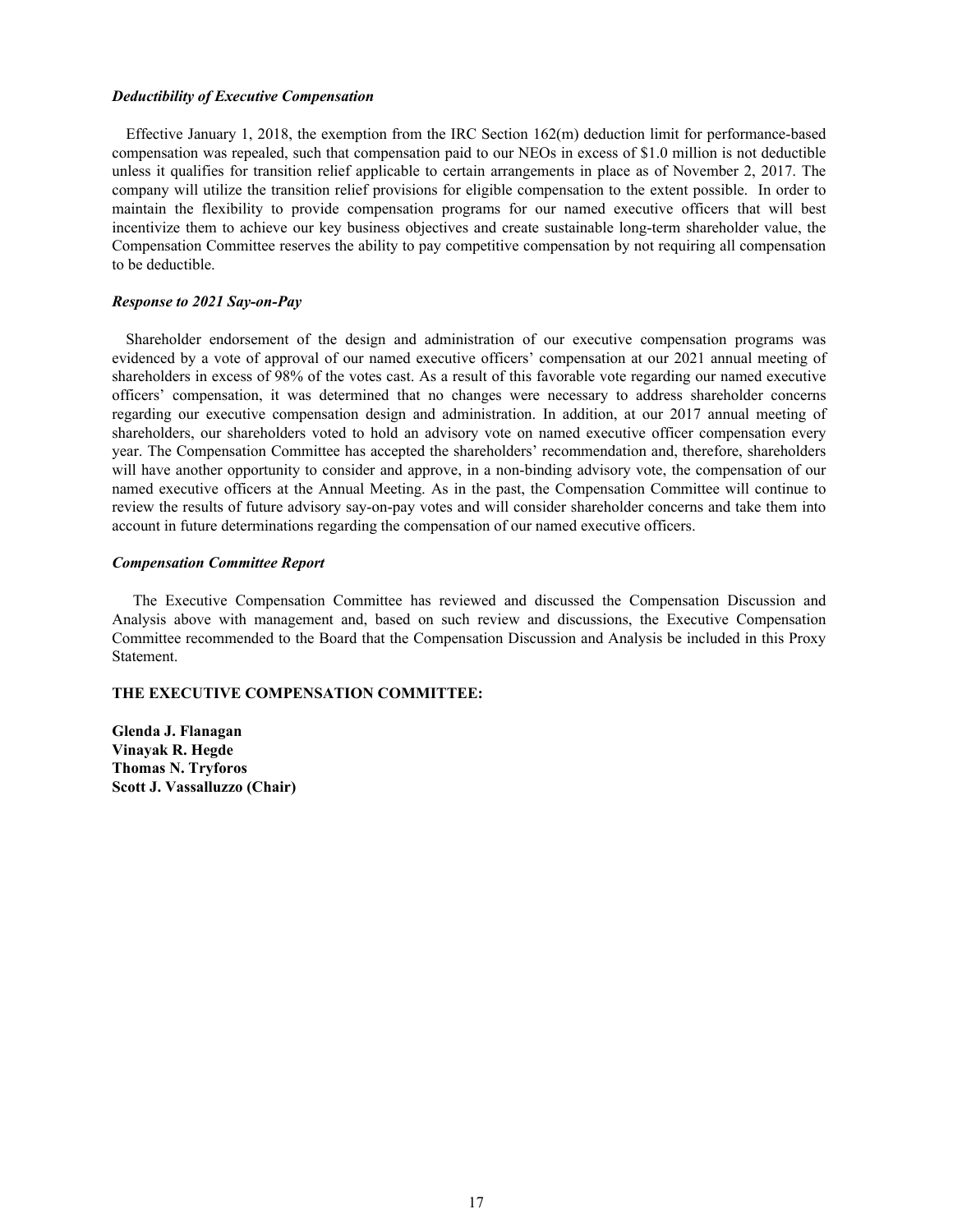# **SUMMARY COMPENSATION TABLE**

The following table sets forth certain summary information for the year indicated concerning the compensation awarded to, earned by, or paid to our named executive officers in respect of the year shown, as applicable.

#### **Summary Compensation Table**

| <b>Name and Principal Position</b> | Year |               | Salary (\$) |               | Option<br>Awards $(\$)$ (a) |               | <b>Non-Equity</b><br><b>Incentive Plan</b><br>Compensation<br>$(S)$ (b) |              | <b>All Other</b><br>Compensation<br>$($ S $)$ $($ c $)$ |               | Total (\$) |
|------------------------------------|------|---------------|-------------|---------------|-----------------------------|---------------|-------------------------------------------------------------------------|--------------|---------------------------------------------------------|---------------|------------|
| <b>Brett A. Roberts</b>            | 2021 | $\mathbf S$   | 345,411     | $\mathbf{s}$  |                             | $\mathbf S$   |                                                                         | $\mathbf{s}$ | 14,500                                                  | $\mathcal{S}$ | 359,911    |
| Former Chief Executive             | 2020 |               | 1,025,000   |               |                             |               |                                                                         |              | 14,250                                                  |               | 1,039,250  |
| Officer and President (d)          | 2019 |               | 1,025,000   |               |                             |               |                                                                         |              | 14,000                                                  |               | 1,039,000  |
|                                    |      |               |             |               |                             |               |                                                                         |              |                                                         |               |            |
| <b>Kenneth S. Booth</b>            | 2021 | $\mathbf S$   | 888,176     | $\mathbb{S}$  | 29,623,631                  | $\mathcal{S}$ | $\overline{\phantom{0}}$                                                | $\mathbb{S}$ | 14,538                                                  | $\mathbf S$   | 30,526,345 |
| Chief Executive Officer and        | 2020 |               | 572,126     |               |                             |               | 1,306,758                                                               |              | 16,410                                                  |               | 1,895,294  |
| President; Former Chief            | 2019 |               | 555,462     |               |                             |               | 2,344,383                                                               |              | 19,311                                                  |               | 2,919,156  |
| Financial Officer (d)              |      |               |             |               |                             |               |                                                                         |              |                                                         |               |            |
|                                    |      |               |             |               |                             |               |                                                                         |              |                                                         |               |            |
| Douglas W. Busk                    | 2021 | $\mathbf S$   | 640,000     | \$            | 8,827,323                   | \$            |                                                                         | \$           | 21,440                                                  | S             | 9,488,763  |
| Chief Treasury Officer (e)         |      |               |             |               |                             |               |                                                                         |              |                                                         |               |            |
|                                    |      |               |             |               |                             |               |                                                                         |              |                                                         |               |            |
| <b>Charles A. Pearce</b>           | 2021 | $\mathbf{\$}$ | 689,272     | $\mathcal{S}$ | 9,594,916                   | $\mathbf S$   |                                                                         | $\mathbf S$  | 21,443                                                  | $\mathbf{s}$  | 10,305,631 |
| Former Chief Legal Officer and     | 2020 |               | 572,126     |               |                             |               | 1,306,758                                                               |              | 16,400                                                  |               | 1,895,284  |
| Corporate Secretary (f)            | 2019 |               | 555,462     |               |                             |               | 2,344,383                                                               |              | 19,055                                                  |               | 2,918,900  |
|                                    |      |               |             |               |                             |               |                                                                         |              |                                                         |               |            |
| <b>Arthur L. Smith</b>             | 2021 | $\mathbf S$   | 689,272     | $\mathbf{s}$  | 9,594,916                   | $\mathbf S$   |                                                                         | $\mathbf S$  | 21,440                                                  | $\mathbf{s}$  | 10,305,628 |
| <b>Chief Analytics Officer</b>     | 2020 |               | 572,126     |               |                             |               | 1,306,758                                                               |              | 16,400                                                  |               | 1,895,284  |
|                                    | 2019 |               | 555,462     |               |                             |               | 2,344,383                                                               |              | 19,075                                                  |               | 2,918,920  |
|                                    |      |               |             |               |                             |               |                                                                         |              |                                                         |               |            |
| Daniel A. Ulatowski                | 2021 | $\mathbf S$   | 689,272     | $\mathbf{s}$  | 9,594,916                   | $\mathbb{S}$  |                                                                         | $\mathbb{S}$ | 21,440                                                  | $\mathbb{S}$  | 10,305,628 |
| Chief Sales Officer                | 2020 |               | 572,126     |               |                             |               | 1,306,758                                                               |              | 16,400                                                  |               | 1,895,284  |
|                                    | 2019 |               | 555,462     |               |                             |               | 2,344,383                                                               |              | 19.055                                                  |               | 2,918,900  |

- (a) Reflects the grant date fair value of awards determined in accordance with Financial Accounting Standards Board and Accounting Standards Codification ("FASB ASC") Topic 718. The table includes 50,000 stock options granted to each of Messrs. Booth, Pearce, Smith and Ulatowski and 46,000 stock options granted to Mr. Busk on December 30, 2020, and 110,000 stock options granted to Mr. Booth on April 28, 2021, all of which were subject to shareholder approval. Shareholder approval was subsequently received at our annual meeting of shareholders on July 21, 2021, which is the grant date for financial accounting purposes. The assumptions used to calculate the value of option awards are set forth in Note 14 to the consolidated financial statements contained in Item 8 of our Annual Report on Form 10-K for the fiscal year ended December 31, 2021, filed with the SEC on February 11, 2022. The stock option grants are intended to provide incentive compensation to named executive officers for 2021 through 2024, with no additional equity awards anticipated to be granted to existing named executive officers prior to the end of the four-year period.
- (b) The amounts reported in this column for 2020 and 2019 were determined and approved by the Compensation Committee during January 2021 and 2020 for the years ended December 31, 2020 and 2019, respectively, and paid out shortly thereafter.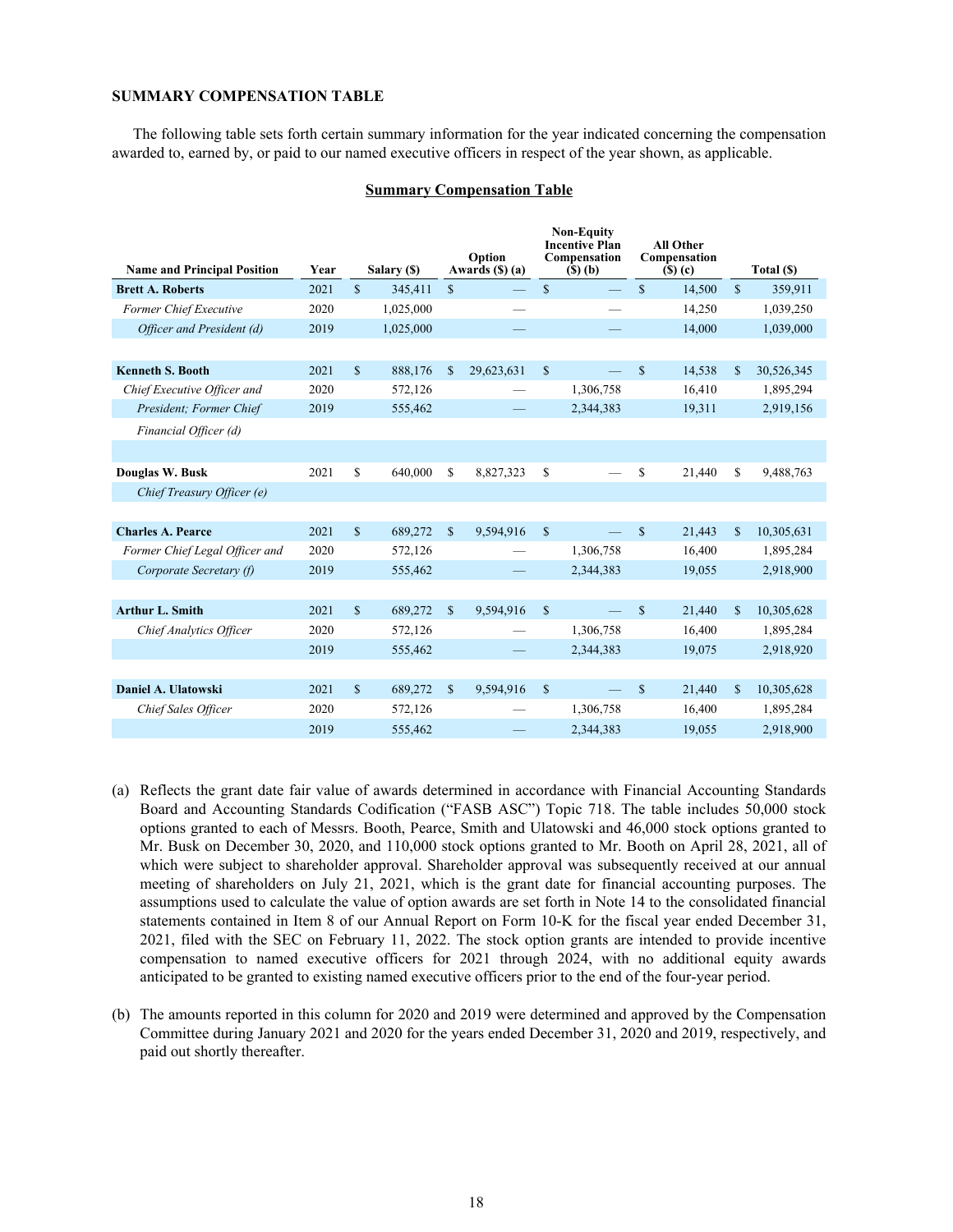- (c) The amounts reported in this column consist of \$14,500, \$14,250 and \$14,000 in company matching contribution under the 401(k) Profit Sharing Plan for each of the named executive officers for 2021, 2020 and 2019, respectively, and payments under the Credit Acceptance Corporation Profit Sharing Variable Compensation Program, available to all team members except the Chief Executive Officer. This program is designed to reward team members for increased Company profitability by way of a quarterly payment. Additionally, the amounts in this column include employee reimbursements during the year for the payment of taxes on service or other awards.
- (d) Mr. Roberts retired from the Company effective May 3, 2021, at which time Mr. Booth became Chief Executive Officer and President and ceased to serve as Chief Financial Officer. Mr. Booth was, as Chief Financial Officer, and continues to be the Company's principal financial officer.
- (e) Mr. Busk first became a named executive officer of the Company in 2021.
- (f) Mr. Pearce resigned as the Company's Chief Legal Officer and Corporate Secretary effective June 30, 2021 and retired from the Company effective December 31, 2021.

# **2021 GRANTS OF PLAN-BASED AWARDS**

The following table sets forth information concerning each grant of an award made to our named executive officers in 2021.

# **2021 Grants of Plan-Based Awards**

| Name                | Grant Date (a) | <b>Approval Date (b)</b> | <b>All Other Option</b><br><b>Awards: Number of</b><br><b>Securities</b><br><b>Underlying Options</b><br>$^{(#)}$ |   | <b>Exercise or Base</b><br><b>Price of Option</b><br>Awards (\$/Sh) |   | <b>Grant Date Value of</b><br><b>Stock and Option</b><br>Awards $(S)$ (c) |
|---------------------|----------------|--------------------------|-------------------------------------------------------------------------------------------------------------------|---|---------------------------------------------------------------------|---|---------------------------------------------------------------------------|
| Kenneth S. Booth    | 7/21/2021      | 4/28/2021                | 110,000                                                                                                           | S | 390.39                                                              | S | 20,028,714                                                                |
| Kenneth S. Booth    | 7/21/2021      | 12/30/2020               | 50,000                                                                                                            |   | 333.94                                                              |   | 9,594,917                                                                 |
| Douglas W. Busk     | 7/21/2021      | 12/30/2020               | 46,000                                                                                                            |   | 333.94                                                              |   | 8,827,323                                                                 |
| Charles A. Pearce   | 7/21/2021      | 12/30/2020               | 50,000                                                                                                            |   | 333.94                                                              |   | 9,594,916                                                                 |
| Arthur L. Smith     | 7/21/2021      | 12/30/2020               | 50,000                                                                                                            |   | 333.94                                                              |   | 9,594,916                                                                 |
| Daniel A. Ulatowski | 7/21/2021      | 12/30/2020               | 50,000                                                                                                            |   | 333.94                                                              |   | 9,594,916                                                                 |

- (a) The stock options were granted subject to shareholder approval of an amendment to the Incentive Plan. Shareholder approval was received at our 2021 annual meeting of shareholders.
- (b) Reflects the date of Board approval of the grants noted, subject to shareholder approval.
- (c) The grant date value of stock option awards is calculated in accordance with FASB ASC Topic 718. The assumptions used to calculate the value are set forth in Note 14 to the consolidated financial statements contained in Item 8 of our Annual Report on Form 10-K for the fiscal year ended December 31, 2021, filed with the SEC on February 11, 2022.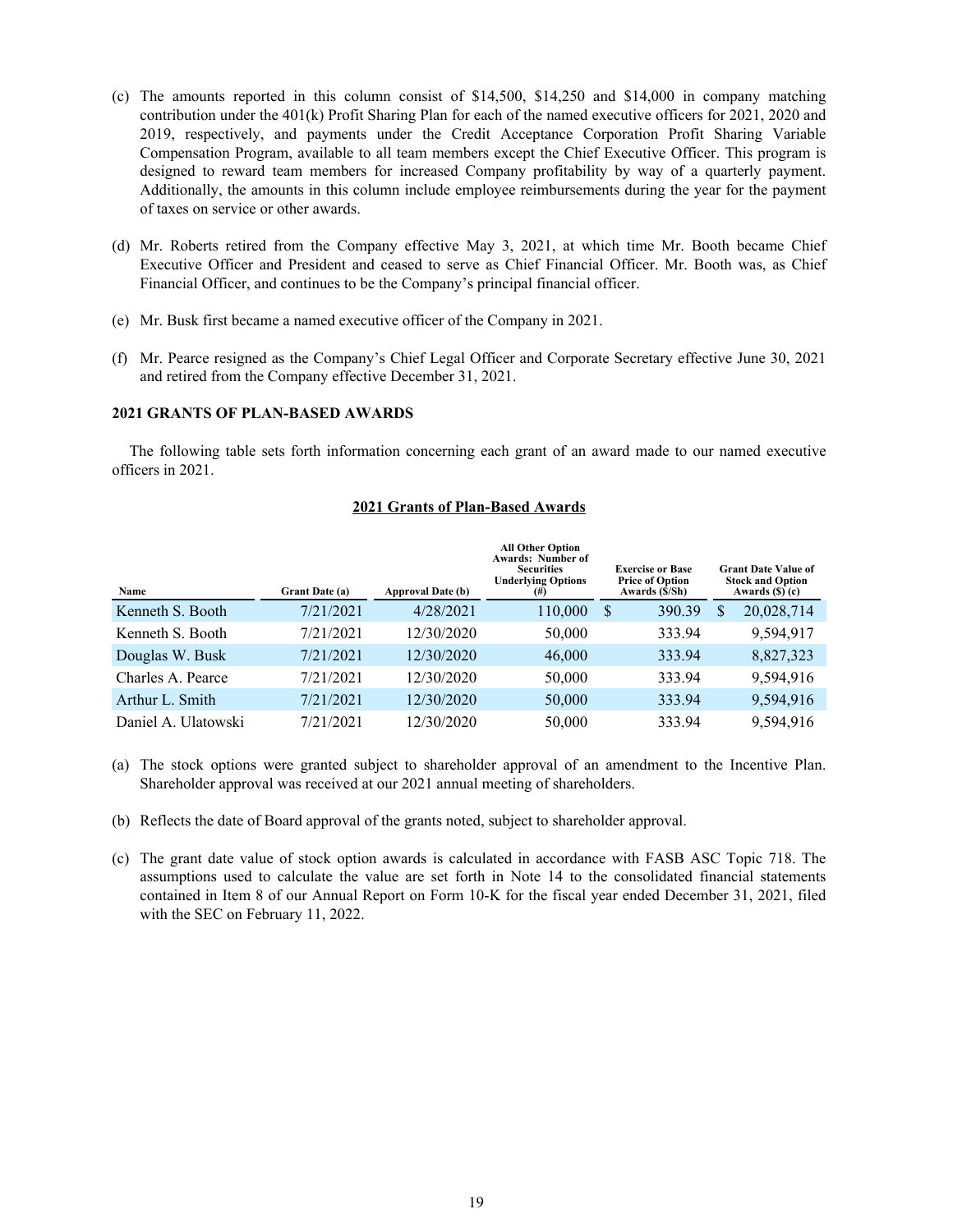# **OUTSTANDING EQUITY AWARDS AT 2021 FISCAL YEAR-END**

The following table provides information with respect to the stock options held by our named executive officers as of December 31, 2021.

|                         | <b>Option Awards</b>                                                                                 |                                                                                                                      |                              |                               |  |  |  |  |
|-------------------------|------------------------------------------------------------------------------------------------------|----------------------------------------------------------------------------------------------------------------------|------------------------------|-------------------------------|--|--|--|--|
| Name                    | <b>Number of Securities</b><br><b>Underlying Unexercised</b><br>Options $(\#)$<br><b>Exercisable</b> | <b>Equity incentive plan</b><br>awards: number of<br>securities underlying<br>unexercised unearned<br>options $(\#)$ | Option exercise price<br>(S) | <b>Option expiration date</b> |  |  |  |  |
| Kenneth S. Booth (a)    |                                                                                                      | 110,000                                                                                                              | 390.39<br>S                  | 4/28/2031                     |  |  |  |  |
| Kenneth S. Booth (b)    | 12,500                                                                                               | 37,500                                                                                                               | 333.94                       | 12/30/2026                    |  |  |  |  |
| Douglas W. Busk (b)     | 11,500                                                                                               | 34,500                                                                                                               | 333.94                       | 12/30/2026                    |  |  |  |  |
| Charles A. Pearce (c)   | 12,500                                                                                               | 37,500                                                                                                               | 333.94                       | 12/30/2026                    |  |  |  |  |
| Arthur L. Smith (b)     | 12,500                                                                                               | 37,500                                                                                                               | 333.94                       | 12/30/2026                    |  |  |  |  |
| Daniel A. Ulatowski (b) | 12,500                                                                                               | 37,500                                                                                                               | 333.94                       | 12/30/2026                    |  |  |  |  |

# **2021 Outstanding Equity Awards at Fiscal Year-End**

(a) Stock options vest and become exercisable in four equal annual installments beginning on April 28, 2022, the first anniversary of the date on which the options were granted by the Board.

- (b) Stock options vest and become exercisable in four equal annual installments beginning on December 31, 2021, the first anniversary of the date on which the options were granted by the Board.
- (c) Mr. Pearce forfeited 37,500 unvested stock options upon his retirement on December 31, 2021.

# **2021 OPTION EXERCISES AND STOCK VESTED**

The following table provides information with respect to shares acquired on option exercising or vesting by our named executive officers during 2021.

# **2021 Options Exercises and Stock Vested**

|                     | <b>Option Awards</b>                                                |                                             |  | <b>Stock Awards</b>                                             |   |                                                            |  |  |
|---------------------|---------------------------------------------------------------------|---------------------------------------------|--|-----------------------------------------------------------------|---|------------------------------------------------------------|--|--|
| Name                | <b>Number of Shares</b><br><b>Acquired on Exercise</b><br>$^{(\#)}$ | <b>Value Realized on</b><br>Exercise<br>(S) |  | <b>Number of Shares</b><br><b>Acquired on Vesting</b><br>(#)(a) |   | <b>Value Realized on</b><br>Vesting<br>$($ S $)$ $($ b $)$ |  |  |
| Brett A. Roberts    |                                                                     | S                                           |  | 40,000                                                          | S | 15,139,200                                                 |  |  |
| Kenneth S. Booth    |                                                                     |                                             |  | 1,825                                                           |   | 704,030                                                    |  |  |
| Douglas W. Busk     |                                                                     |                                             |  | 1,625                                                           |   | 626,876                                                    |  |  |
| Charles A. Pearce   |                                                                     |                                             |  | 1,825                                                           |   | 704,030                                                    |  |  |
| Arthur L. Smith     |                                                                     |                                             |  | 1,825                                                           |   | 704,030                                                    |  |  |
| Daniel A. Ulatowski |                                                                     |                                             |  | 1,825                                                           |   | 704.030                                                    |  |  |

- (a) Includes the vesting of performance-based restricted shares and RSUs. The distribution date for the vested shares underlying vested RSUs for Mr. Roberts will be in equal installments on December 31, 2022, 2023, 2024, 2025 and 2026. The distribution date for the 1,825 shares underlying vested RSUs for Messrs. Booth, Pearce, Smith, and Ulatowski and the 1,625 shares underlying vested RSUs for Mr. Busk will be January 30, 2023.
- (b) The amounts are calculated based on the closing price reported on Nasdaq as of the date vested, or the business day preceding the scheduled vesting date if the scheduled vesting occurs on a weekend or holiday.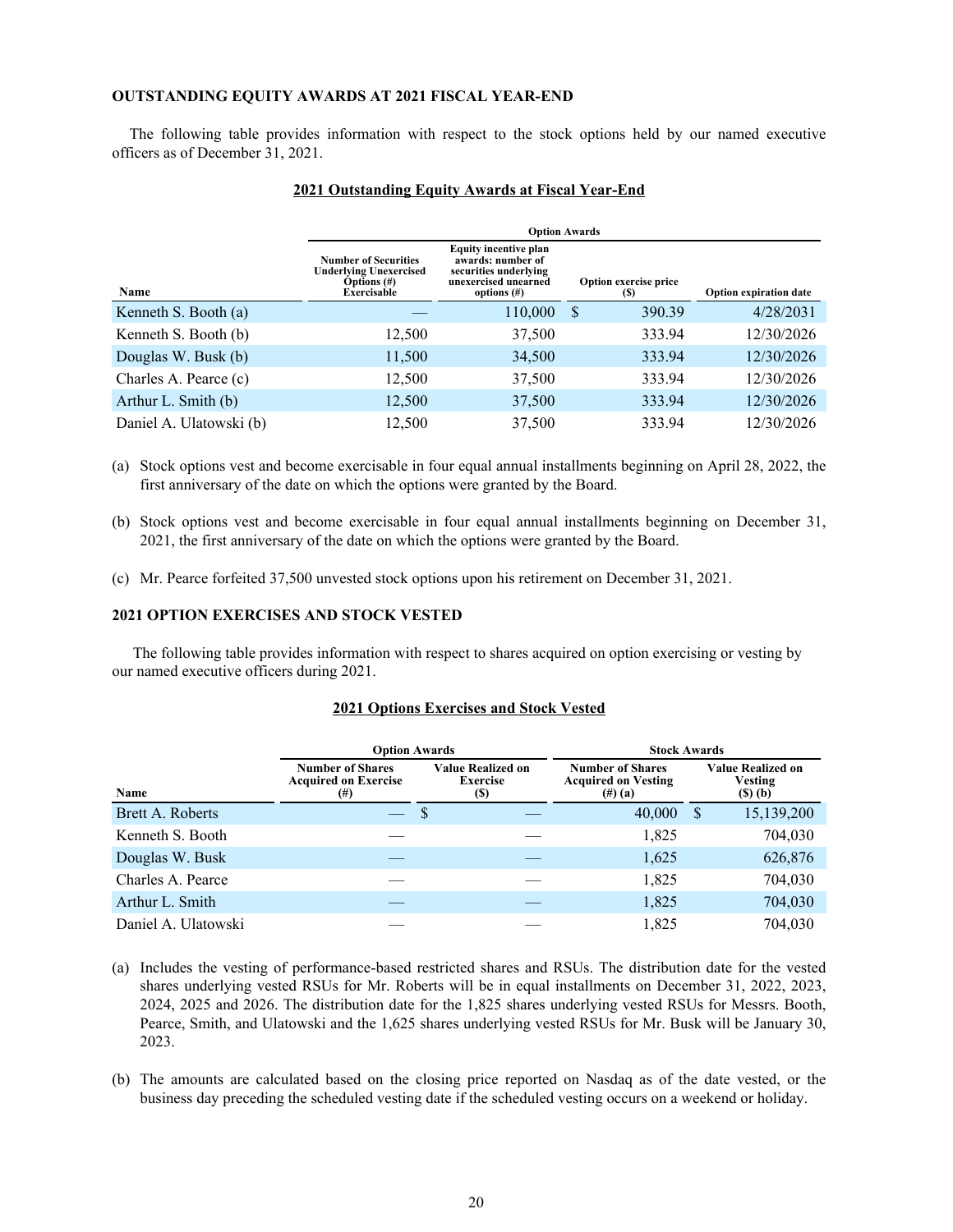# **2021 NONQUALIFIED DEFERRED COMPENSATION**

| Name                | <b>Executive</b><br><b>Contributions in</b><br><b>Last Fiscal Year</b><br>(S) | Registrant<br><b>Contributions in</b><br>Last Fiscal Year<br>(S) | Aggregate<br><b>Earnings in Last</b><br><b>Fiscal Year</b><br>$($ S $)$ $($ a $)$ $($ b $)$ | Aggregate<br>Withdrawals/<br><b>Distributions</b><br>$(5)$ (b) | Aggregate<br><b>Balance at Last</b><br><b>Fiscal Year-End</b><br>$($ S $)$ $($ c $)$ |  |
|---------------------|-------------------------------------------------------------------------------|------------------------------------------------------------------|---------------------------------------------------------------------------------------------|----------------------------------------------------------------|--------------------------------------------------------------------------------------|--|
| Brett A. Roberts    | S                                                                             | S                                                                | 92,158,203<br>S                                                                             | (373, 181)<br>S                                                | 185,493,428<br>S.                                                                    |  |
| Kenneth S. Booth    |                                                                               |                                                                  | 2,397,811                                                                                   | (28, 547)                                                      | 4,822,012                                                                            |  |
| Douglas W. Busk     |                                                                               |                                                                  | 2,197,127                                                                                   |                                                                | 4,423,845                                                                            |  |
| Charles A. Pearce   |                                                                               |                                                                  | 2,468,651                                                                                   |                                                                | 4,970,551                                                                            |  |
| Arthur L. Smith     |                                                                               |                                                                  | 2,493,242                                                                                   |                                                                | 5,020,064                                                                            |  |
| Daniel A. Ulatowski |                                                                               |                                                                  | 2,493,242                                                                                   |                                                                | 5,020,064                                                                            |  |

#### **2021 Nonqualified Deferred Compensation**

- (a) The amounts relate to RSUs granted prior to December 31, 2020 which are settled in shares on a date that is later than the date on which they vest and are more fully described in the Compensation Discussion and Analysis section of this Proxy Statement. The reported amount of aggregate earnings for each individual is calculated as the number of RSUs held by such individual as of December 31, 2020 and not released during 2021 multiplied by the difference between the closing market price of the Common Stock reported on Nasdaq of \$687.68 per share as of December 31, 2021 and \$346.14 per share as of December 31, 2020, plus, with respect to any RSUs held by such individual as of December 31, 2020 and released on any date during 2021, the difference between the closing market price as of December 31, 2020 and the closing market price on the date of such release, multiplied by the number of such RSUs released on that date.
- (b) On March 1, 2021, Mr. Roberts released 986 vested RSUs originally granted to him in March 2012 to cover the tax liability resulting from the vesting of RSUs on that date. On January 29, 2021, Mr. Booth released 74 vested RSUs originally granted to him in January 2017 to cover the tax liability resulting from the vesting of RSUs on that date. The aggregate withdrawals/distributions reported are calculated based on the number of RSUs released multiplied by the closing market price per share reported on Nasdaq of \$378.48 and \$385.77 as of March 1, 2021 and January 29, 2021, respectively. Upon his retirement on May 3, 2021, Mr. Roberts forfeited 31,000 unvested RSUs.
- (c) The grants of these RSUs were disclosed in the Summary Compensation Table and Grant of Plan-Based Awards table in the year of grant. Such amounts do not represent additional compensation.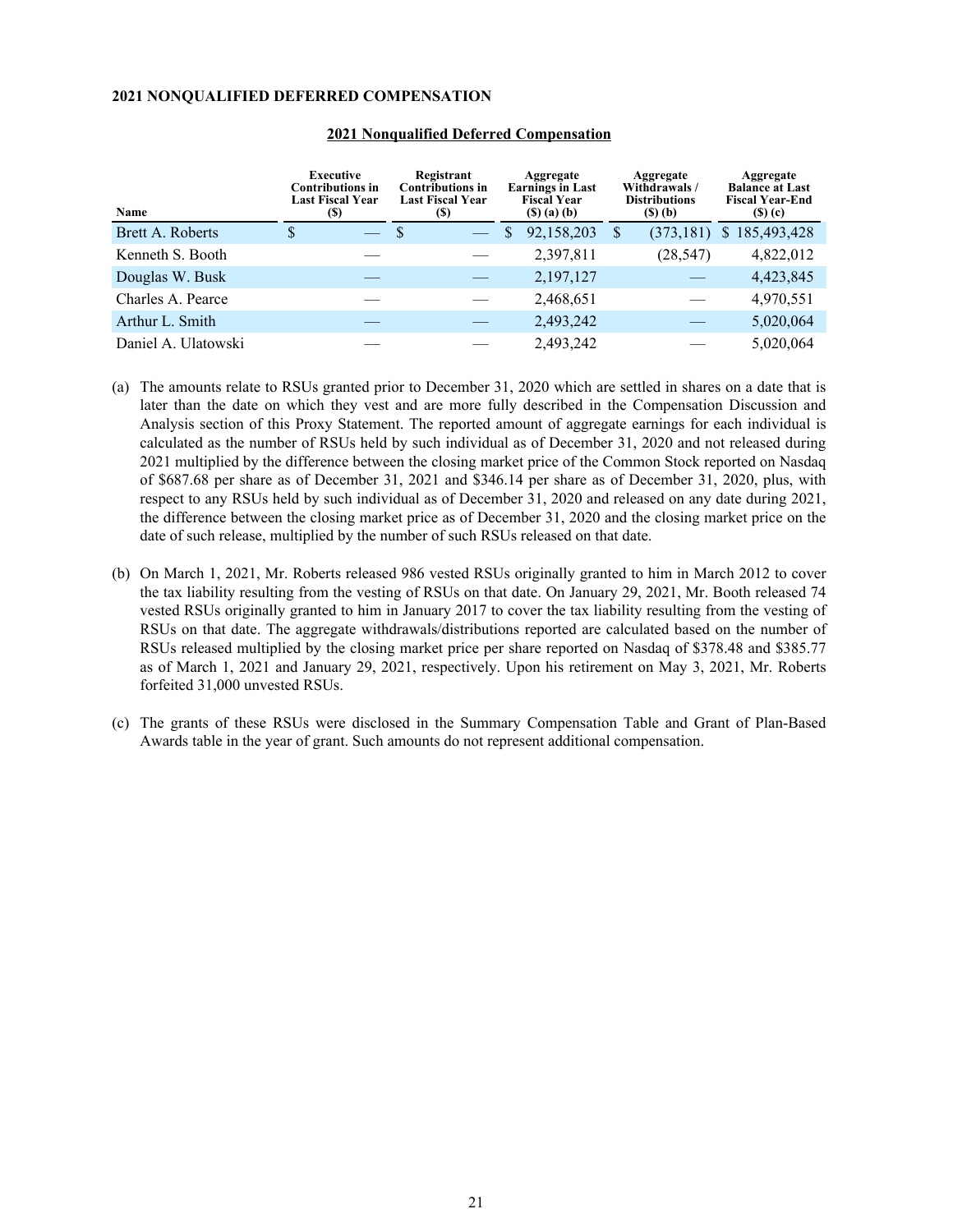# **POTENTIAL PAYMENTS ON TERMINATION/CHANGE IN CONTROL**

None of our named executive officers have individual agreements with us providing for cash severance payments or benefits continuation on any termination of employment, including on a termination prior to or following a change in control.

*Treatment of Equity Upon Termination of Employment.* If a named executive officer terminates employment for any reason prior to the lapse of the restricted period for restricted shares or the vesting period for RSU or stock option awards, any unvested restricted shares, unvested RSU awards, or unvested stock options are forfeited. The Compensation Committee may waive or change the remaining restrictions or add additional restrictions with respect to any restricted shares, RSU, or stock option award that would otherwise be forfeited, as it deems appropriate. The Compensation Committee did not waive or change any restrictions applicable to the grants of Messrs. Roberts or Pearce in connection with their respective retirements.

*Treatment of Equity Upon a Change in Control.* In the event of a change in control, outstanding equity awards including option awards that are assumed or substituted in connection with a change in control will become vested and exercisable upon a termination without cause or resignation for good reason during the 24-month period following the change in control (double-trigger vesting). Outstanding awards that are not assumed or substituted by an acquiror or successor in connection with a change in control will become fully vested and exercisable immediately upon the occurrence of the change in control. Notwithstanding the foregoing, in the event of a change in control, the Compensation Committee may, in its discretion, provide that each option will be cancelled in exchange for the excess of the per share transaction price over the option exercise price (spread value) upon the occurrence of a change in control.

The following table sets forth the potential amounts payable to our named executive officers in the event of a change in control with respect to stock option awards held by our named executive officers as of December 31, 2021.

|                       |   | <b>Accelerated Vesting of Equity Awards</b> |  |  |  |
|-----------------------|---|---------------------------------------------|--|--|--|
| Name                  |   | <b>Unvested Stock Options (\$) (a)</b>      |  |  |  |
| Kenneth S. Booth      | S | 45,967,150                                  |  |  |  |
| Douglas W. Busk       |   | 12,204,030                                  |  |  |  |
| Charles A. Pearce (b) |   |                                             |  |  |  |
| Arthur L. Smith       |   | 13,265,250                                  |  |  |  |
| Daniel A. Ulatowski   |   | 13,265,250                                  |  |  |  |

(a) These amounts are calculated based on the number of unvested stock options, multiplied by the difference between the closing market price reported on Nasdaq of \$687.68 per share as of December 31, 2021 and the exercise price of the stock options, assuming that one of the circumstances described above resulting in accelerated vesting occurred on such date.

(b) Mr. Pearce retired from the company effective December 31, 2021.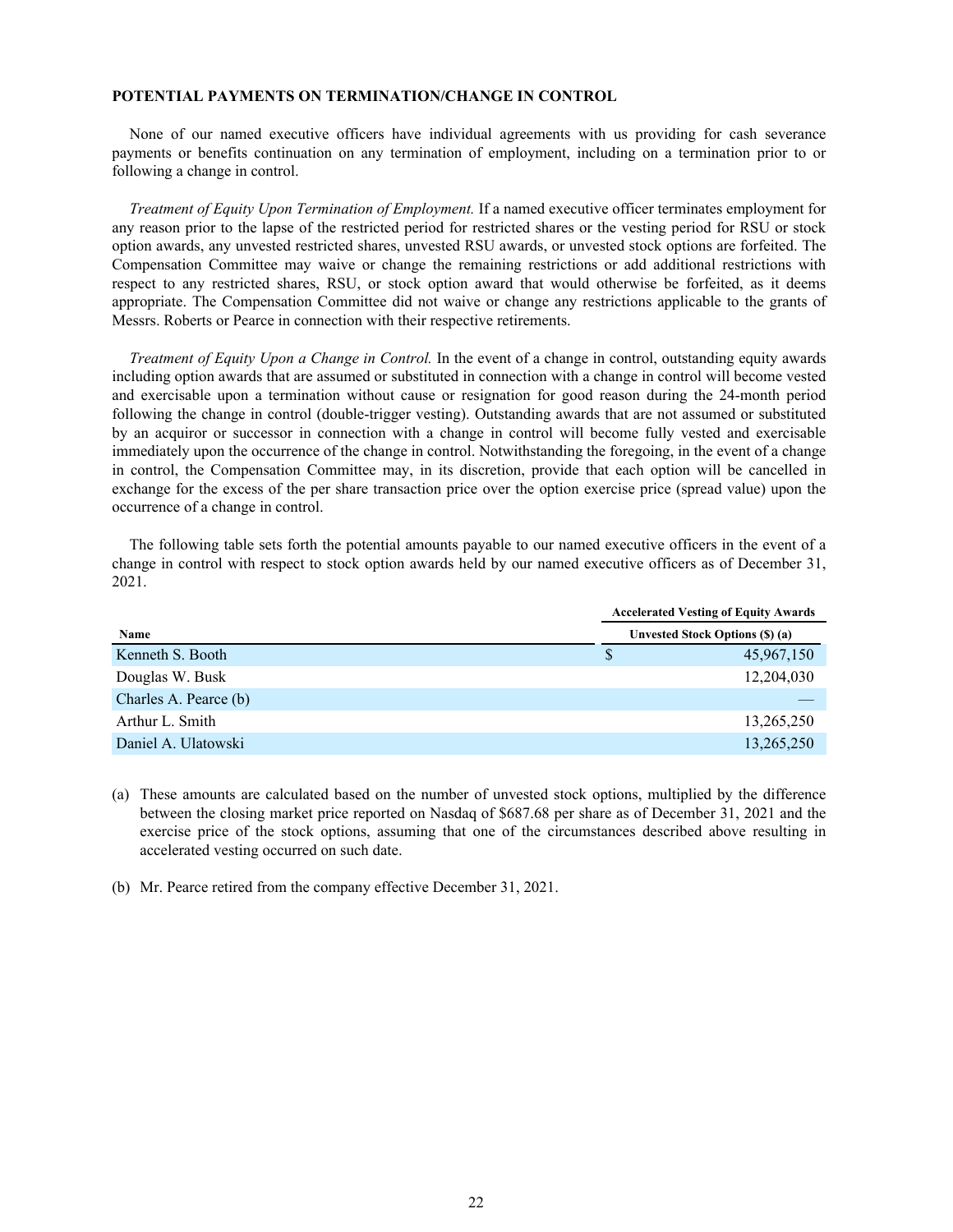# **2021 CHIEF EXECUTIVE OFFICER PAY RATIO**

The following table provides information with respect to the ratio of 2021 total compensation of our Chief Executive Officer serving in 2021 to that of our median team member.

|                                                                     |    | 2021 Total<br>Compensation |
|---------------------------------------------------------------------|----|----------------------------|
| Chief Executive Officer $(a)(b)$                                    |    | \$30,526,345               |
| Median Team Member (a)(c)                                           | -S | 66 446                     |
| Ratio of Chief Executive Officer to Median Team Member Compensation |    | 459.1                      |

- (a) Annual total compensation was calculated consistent with the disclosure requirements for annual compensation under the Summary Compensation Table.
- (b) Total compensation of our Chief Executive Officer in 2021 includes long-term equity awards of 50,000 and 110,000 stock options that each vest over a four-year period and have a combined value of \$29.6 million. The stock option grants are intended to provide incentive compensation for 2021 through 2024, with no additional equity awards anticipated to be granted to our Chief Executive Officer prior to the end of the four-year period.
- (c) We identified our median team member as of December 31, 2021 by examining 2021 W-2 gross wages for all team members, excluding our Chief Executive Officer, who were employed by us as of December 31, 2021. The population of team members examined included full-time and part-time team members, including those hired during 2021. We believe W-2 gross wages is a consistently applied compensation measure that reasonably reflects the total annual compensation of our team members.

# **2021 DIRECTOR COMPENSATION**

Our non-employee directors are eligible to receive the following:

- a quarterly retainer of \$12,500 or payments of \$1,500 for each Board meeting attended and \$500 for each committee meeting attended
- stock-based awards under our Incentive Plan
- travel-related expenses

In 2021, Ms. Flanagan and Mr. Hegde received a quarterly retainer, with Mr. Hegde's first quarterly retainer being prorated from the date of his election to the Board on May 3, 2021. Mr. Tryforos received payments for each Board and committee meeting attended and Mr. Vassalluzzo opted not to receive quarterly retainers or payments for each Board and committee meeting attended. In 2021, the Company reimbursed Mr. Tryforos for business-related travel expenses where such expenses were not paid directly by the Company.

*Stock Option Award –* On May 3, 2021, the Compensation Committee approved an award of 10,000 stock options under the Incentive Plan to Mr. Hegde in connection with the commencement of his service as a director. The stock options granted to Mr. Hegde will expire ten years from the date of the grant and will vest and become exercisable in four equal annual installments from the date of the grant, subject to continuous service through the relevant vesting date.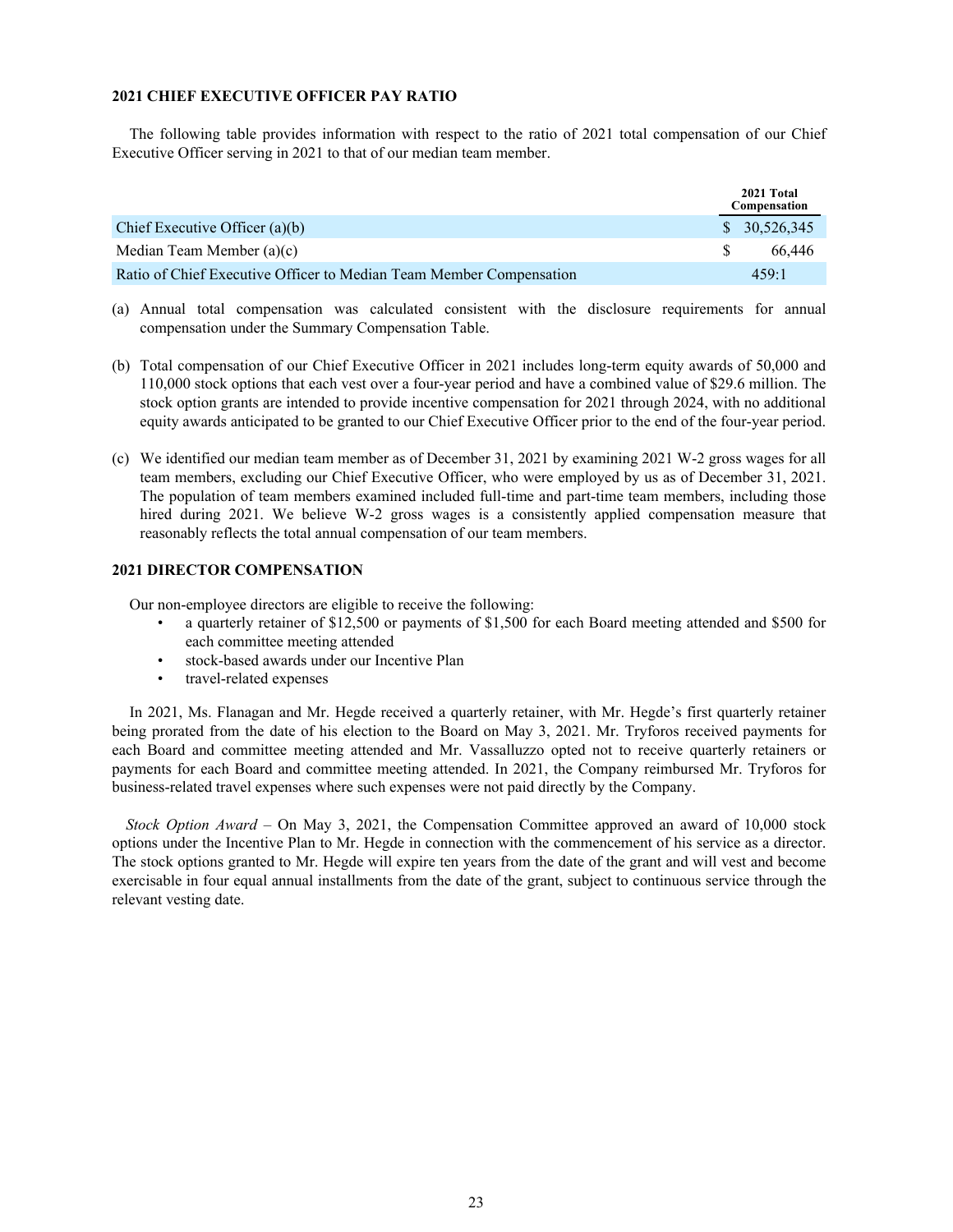*RSU Award –* On March 7, 2019, the Compensation Committee approved an award of 1,500 RSUs to Ms. Flanagan under the Incentive Plan. The RSUs awarded to Ms. Flanagan vest over a five year performance period starting in 2019, based upon the compound annual growth rate of Adjusted EPS over the performance period. Vesting for each year of the performance period will be determined as follows:

# Year 1

- If the compound annual growth rate of Adjusted EPS is at least 5%, one-fifth (20.0%) of the RSUs shall vest.
- If the compound annual growth rate of Adjusted EPS is less than 5%, no RSUs shall vest.

# Year 2

- If the compound annual growth rate of Adjusted EPS is at least 5%, one-fifth (20.0%) of the RSUs shall vest. In addition, any RSUs that were eligible to vest in Year 1, but did not vest in Year 1, shall vest.
- If the compound annual growth rate of Adjusted EPS is less than 5%, no RSUs shall vest.

# Year 3

- If the compound annual growth rate of Adjusted EPS is at least 5%, one-fifth (20.0%) of the RSUs shall vest. In addition, any RSUs that were eligible to vest in Year 1 and Year 2, but did not vest in Year 1 or Year 2, shall vest.
- If the compound annual growth rate of Adjusted EPS is less than 5%, no RSUs shall vest.

# Year 4

- If the compound annual growth rate of Adjusted EPS is at least 5%, one-fifth (20.0%) of the RSUs shall vest. In addition, any RSUs that were eligible to vest in Year 1, Year 2, and Year 3 but did not vest in Year 1, Year 2, or Year 3 shall vest.
- If the compound annual growth rate of Adjusted EPS is less than 5%, no RSUs shall vest.

# Year 5

- If the compound annual growth rate of Adjusted EPS is at least 5%, one-fifth (20.0%) of the RSUs shall vest. In addition, any RSUs that were eligible to vest in Year 1, Year 2, Year 3, and Year 4 but did not vest in Year 1, Year 2, Year 3, or Year 4 shall vest.
- If the compound annual growth rate of Adjusted EPS is less than 5%, no RSUs shall vest.

In 2021, under the formula described above, the compounded annual growth rate in Adjusted EPS from 2020 to 2021 was greater than 5%, so 100% of the 300 RSUs eligible to vest for Ms. Flanagan were vested upon the approval of the Compensation Committee in January 2022. As of the Record Date, 900 of the 1,500 RSUs awarded in March 2019 to Ms. Flanagan have vested. The vested RSUs are subject to a post-vesting holding period that will lapse on January 30, 2026, at which time vested RSUs will be converted to shares of Common Stock.

# Messrs. Tryforos and Vassalluzzo opted not to participate in the Incentive Plan.

The following table sets forth certain information regarding the compensation earned during 2021 by each nonemployee director who served on the Board in 2021.

# **2021 Director Compensation**

| Name                 | <b>Fees Earned or Paid</b><br>in Cash $(S)$ | <b>Option Awards</b><br>(\$) (a) |    | Total (\$) |
|----------------------|---------------------------------------------|----------------------------------|----|------------|
| Glenda J. Flanagan   | \$<br>50,000                                | <u>—</u>                         | -8 | 50,000     |
| Vinayak R. Hegde     | 33.104                                      | 1,801,415                        |    | 1,834,519  |
| Thomas N. Tryforos   | 30,000                                      |                                  |    | 30,000     |
| Scott J. Vassalluzzo |                                             |                                  |    |            |

(a) The assumptions used to calculate the value of option awards are set forth in our Annual Report on Form 10- K for the fiscal year ended December 31, 2021, filed with the SEC on February 11, 2022.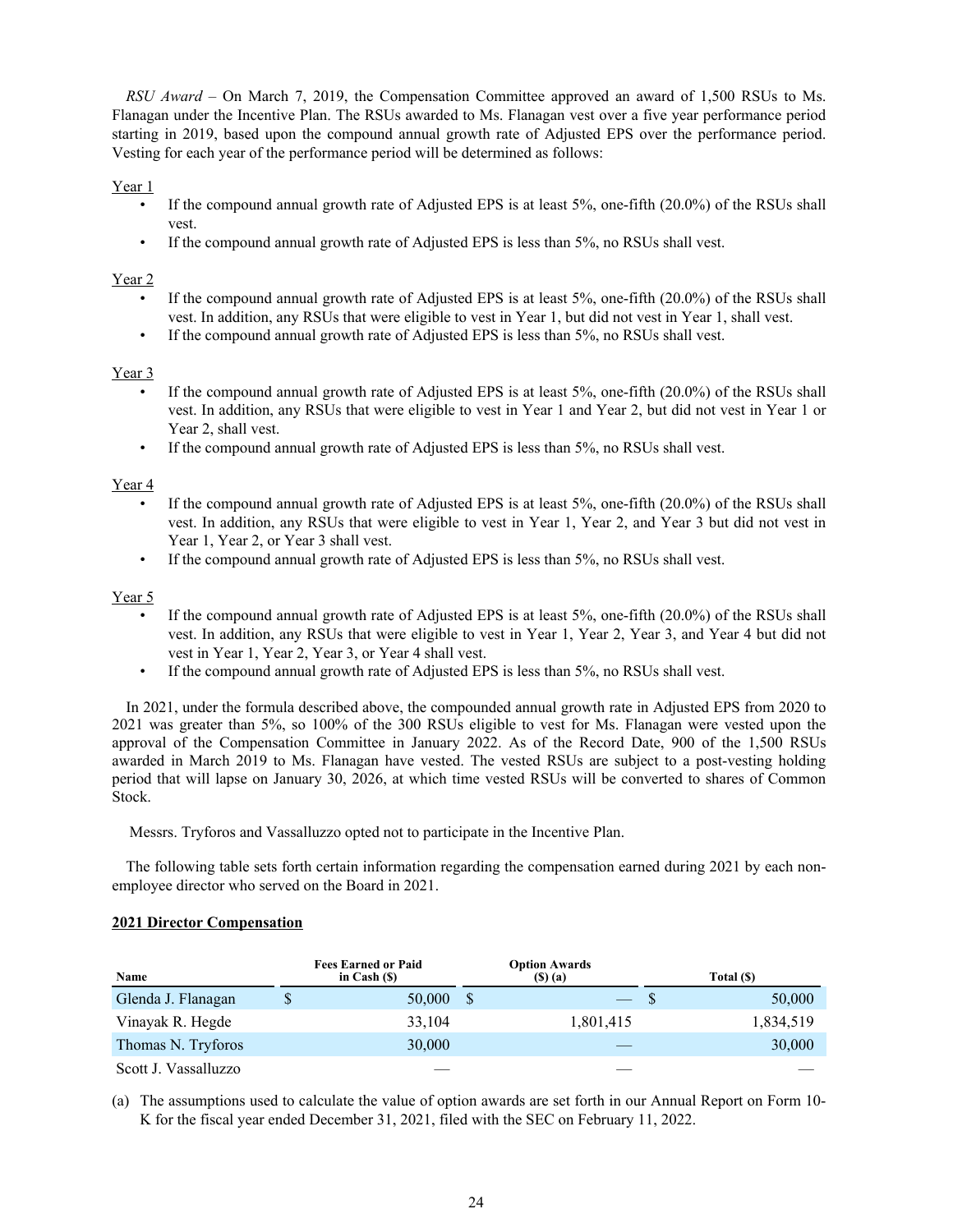# **PROPOSAL #2 - ADVISORY VOTE TO APPROVE NAMED EXECUTIVE OFFICER COMPENSATION**

Pursuant to Section 14A of the Exchange Act, we are including this proposal to enable our shareholders to vote on an advisory basis on the compensation of our named executive officers. This vote is not intended to address any specific item of compensation, but rather the overall compensation of our named executive officers and the executive compensation philosophy, policies and practices described in this Proxy Statement.

As described in detail in the Compensation Discussion and Analysis section of this Proxy Statement, our executive compensation programs are designed to align the interests of our executives with those of our shareholders by rewarding performance that delivers value to our shareholders. Our executive compensation program is designed to attract and retain our named executive officers and reward outstanding financial performance. We feel that our executive compensation programs achieve these goals as intended and the Board recommends a vote FOR the resolution set forth below indicating approval of the compensation of our named executive officers. **Executed proxies will be voted FOR the advisory proposal to approve our named executive officer compensation unless shareholders specify otherwise in their proxies.** This proposal, commonly known as a "say on pay" proposal, provides shareholders the opportunity to indicate their support of the compensation we pay to our named executive officers through the following resolution:

*"Resolved, that the shareholders of Credit Acceptance Corporation approve, on an advisory basis, the compensation of the named executive officers as disclosed in the Compensation Discussion and Analysis, the accompanying compensation tables, and the related narrative disclosure contained in the Company's proxy statement for the 2022 Annual Meeting of Shareholders."* 

This vote on the compensation of our named executive officers is advisory and not binding. However, the Compensation Committee will take into account the outcome of the vote when considering future executive compensation arrangements. Pursuant to a policy we adopted in 2017, we provide our shareholders with the opportunity to vote on a "say on pay" proposal at each annual meeting. Accordingly, the next advisory vote by our shareholders on a "say on pay" proposal will occur at the 2023 annual meeting of shareholders.

#### **CERTAIN RELATIONSHIPS AND TRANSACTIONS**

In the normal course of our business, affiliated dealers assign consumer loans to us under the portfolio and purchase programs. Dealer loans and purchased loans with affiliated dealers are on the same terms as those with non-affiliated dealers. Affiliated dealers are comprised of dealers owned or controlled by: (1) Mr. Foss, our founder, significant shareholder and former Chair of the Board; and (2) a member of Mr. Foss's immediate family.

On January 3, 2017, Mr. Foss retired as officer, director and employee of the Company and entered into a shareholder agreement with the Company. Under the shareholder agreement, Mr. Foss agreed, until the final adjournment of the tenth annual meeting of shareholders held by the Company after the date of the shareholder agreement, to cause all shares of the Company beneficially owned by him or any of his affiliates or associates to be voted in accordance with the recommendation of the Company's Board of Directors with respect to election and removal of directors, certain routine matters and any other proposal to be submitted to the Company's shareholders with respect to any extraordinary transaction providing for the acquisition of all of the Company's outstanding common stock. As a result, we no longer consider the remaining dealers owned or controlled by Mr. Foss or a member of Mr. Foss's immediate family to be affiliated with us for financial statement disclosure purposes while Mr. Foss's voting interests in the Company are subject to the voting restrictions under the shareholder agreement. However, we continue to report his activity below as Mr. Foss remains a beneficial owner of more than five percent of the Company's voting securities.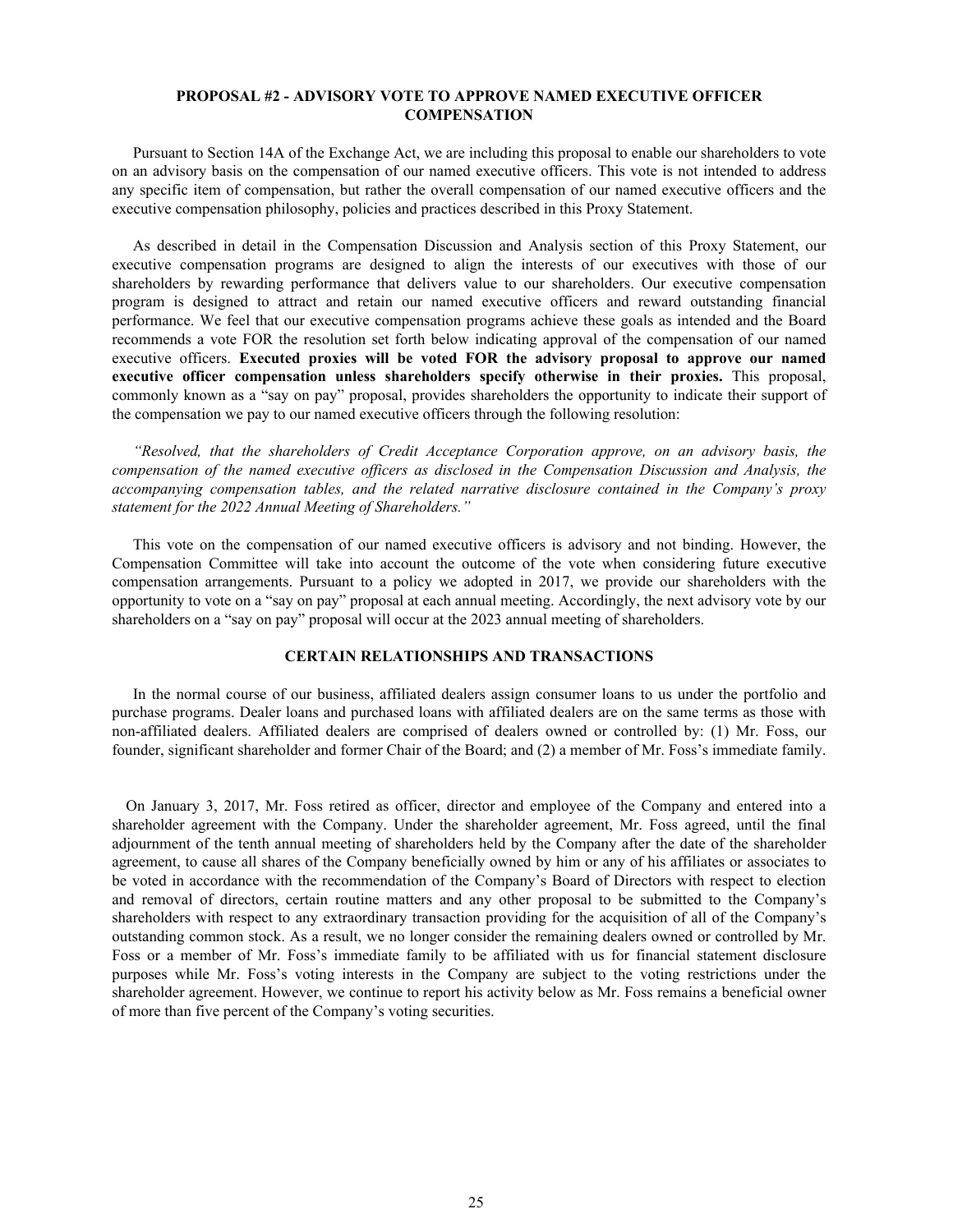The affiliated dealer loan balance was \$40.7 million as of December 31, 2021, which is 0.7% of our total consolidated dealer loan balance. A summary of related party loan activity is as follows:

| (In millions)                        | For the Year Ended December 31, 2021    |                        |          |  |  |
|--------------------------------------|-----------------------------------------|------------------------|----------|--|--|
|                                      | <b>Affiliated</b><br>dealer<br>activity | $%$ of<br>consolidated |          |  |  |
| Dealer loan revenue                  | S                                       | 6.7                    | $0.7\%$  |  |  |
| New consumer loan assignments (a)    |                                         | 18.7                   | $0.6 \%$ |  |  |
| Accelerated dealer holdback payments |                                         | 0.4                    | $0.8 \%$ |  |  |
| Dealer holdback payments             |                                         | 0.9                    | $0.6 \%$ |  |  |

(a) Represents advances paid to dealers on consumer loans assigned under our portfolio program and one-time payments made to dealers to purchase consumer loans assigned under our purchase program.

In accordance with its written charter, the Audit Committee reviews and approves all of our transactions with directors and executive officers and with firms that employ directors, as well as any other material related party transactions. Any such transactions would be reviewed by the Audit Committee in light of whether it resulted in a conflict of interest for the individual and whether such transaction is fair to us and in our best interests. The terms of the transactions described above were previously approved by the Audit Committee; therefore, the Audit Committee does not intend to re-approve these transactions and relationships unless they no longer occur in the ordinary course of our business and the terms change such that the transactions no longer occur on the same terms as transactions with non-affiliated dealers.

#### **PROPOSAL #3 - RATIFICATION OF GRANT THORNTON**

Information as to Grant Thornton, our independent registered public accounting firm, appears below under the heading "Independent Accountants." The Board recommends a vote FOR ratifying the selection of Grant Thornton as our independent registered public accounting firm for 2022. **Executed proxies will be voted FOR the ratification of the selection of Grant Thornton as our independent registered public accounting firm for 2022 unless shareholders specify otherwise in their proxies.**

Although ratification is not required by our bylaws or otherwise, the Board is submitting the selection of Grant Thornton to our shareholders for ratification as a matter of good corporate practice. Should the shareholders fail to provide such ratification, the Audit Committee will reconsider its selection of Grant Thornton as our independent registered public accounting firm for 2022. Even if the selection is ratified, the Audit Committee in its discretion may select a different registered public accounting firm at any time during the year if it determines that such a change would be in our and our shareholders' best interests.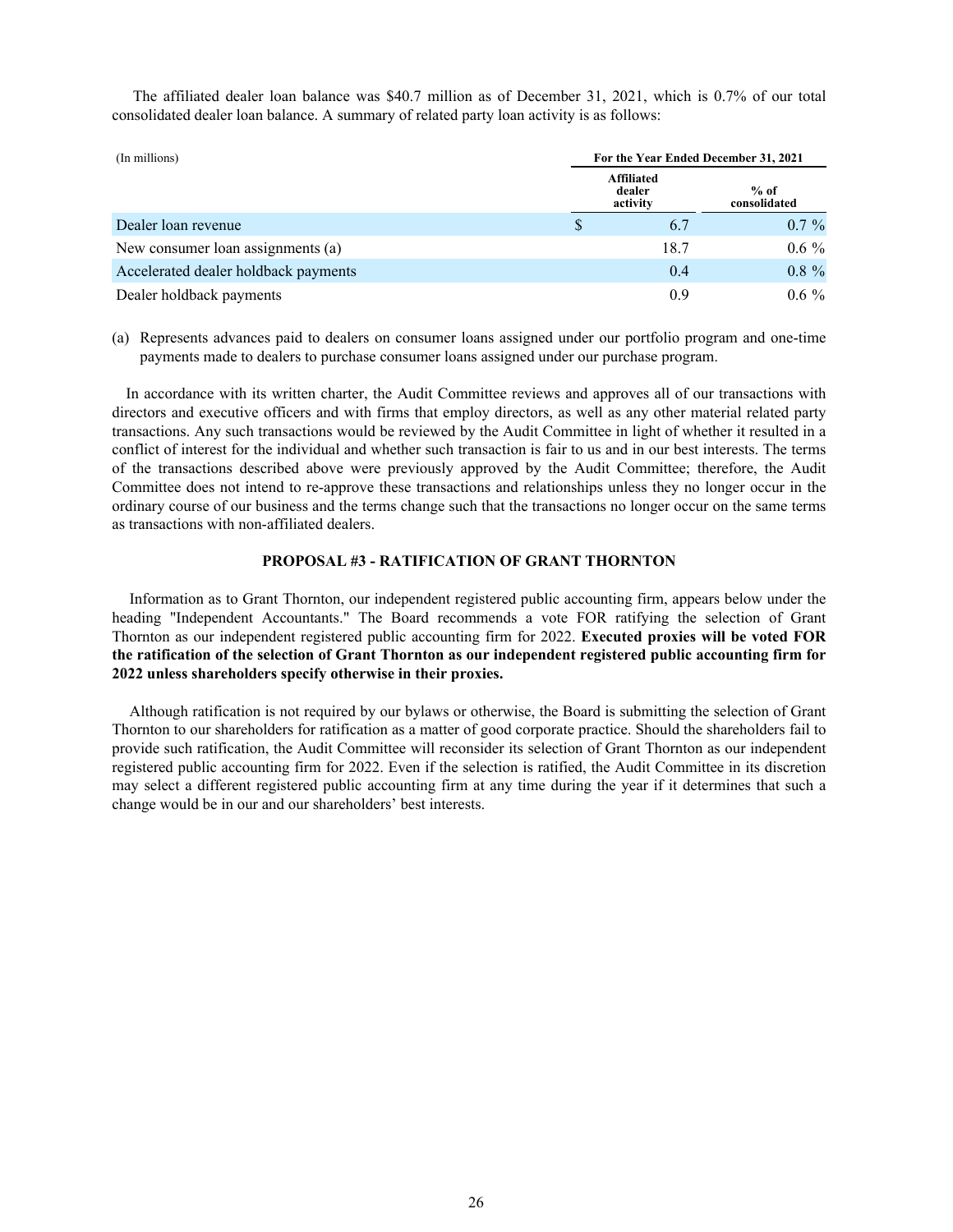### **INDEPENDENT ACCOUNTANTS**

# **General**

The Audit Committee has appointed Grant Thornton as our independent accountants to perform an integrated audit of our consolidated financial statements and the effectiveness of our internal control over financial reporting for 2022. Grant Thornton has served as our independent accountants since their appointment by the Audit Committee on July 20, 2005, and acted as our independent accountants in 2021 to audit the financial statements included in our Annual Report on Form 10-K for the fiscal year ended December 31, 2021. Representatives of Grant Thornton are expected to be present at the meeting to respond to questions from the shareholders and will be given the opportunity to make a statement.

### **Fees Paid to Independent Accountants**

The following table provides a summary of the aggregate fees billed by Grant Thornton for 2021 and 2020.

| (In millions) |   |            |  |  |  |  |  |  |  |  |
|---------------|---|------------|--|--|--|--|--|--|--|--|
| 2021          |   | 2020       |  |  |  |  |  |  |  |  |
| Φ             | S | 0.8        |  |  |  |  |  |  |  |  |
|               |   | 0.3        |  |  |  |  |  |  |  |  |
|               |   |            |  |  |  |  |  |  |  |  |
|               |   |            |  |  |  |  |  |  |  |  |
|               |   |            |  |  |  |  |  |  |  |  |
|               |   | 0.9<br>0.2 |  |  |  |  |  |  |  |  |

(a) Includes fees for the audit of our annual consolidated financial statements, the audit of the effectiveness of our internal control over financial reporting, and the review of our interim consolidated financial statements.

(b) Includes fees for agreed-upon procedures for our debt, the audit of our employee benefit plan and comfort letter procedures.

The Audit Committee has considered whether the provision of these services is compatible with maintaining the independence of Grant Thornton and satisfied itself as to the maintenance of the auditors' independence.

# **Policy for Pre-Approval of Audit and Non-Audit Services**

The Audit Committee's policy is to pre-approve all audit services and all non-audit services that our independent accountants are permitted to perform for us under applicable federal securities regulations. The Audit Committee's policy utilizes an annual review and general pre-approval of certain categories of specified services that may be provided by the independent accountants, up to predetermined fee levels. Any proposed service not qualifying as a pre-approved specified service, and pre-approved services exceeding the predetermined fee levels, require further specific pre-approval by the Audit Committee. The Audit Committee has delegated to the Chair of the Audit Committee the authority to pre-approve audit and non-audit services proposed to be performed by the independent accountants. All services provided by our independent accountants were pre-approved by the Audit Committee. The policy has not been waived in any instance.

# **SECTION 16(a) BENEFICIAL OWNERSHIP REPORTING COMPLIANCE**

# **Delinquent Section 16(a) Reports**

Section 16(a) of the Exchange Act requires our officers and directors, and persons who beneficially own more than 10% of a registered class of our equity securities, to file reports of ownership and changes in ownership with the SEC. Officers, directors and greater than 10% beneficial owners are required by SEC regulation to furnish us with copies of all Section 16(a) forms they file. Based solely on our review of the copies of such forms received and written representations from certain reporting persons, we believe that all filing requirements applicable to our officers, directors, and greater than 10% beneficial owners were complied with for the year ended December 31, 2021, except that Mr. Lum was late in filing one Form 4 related to a sale of shares.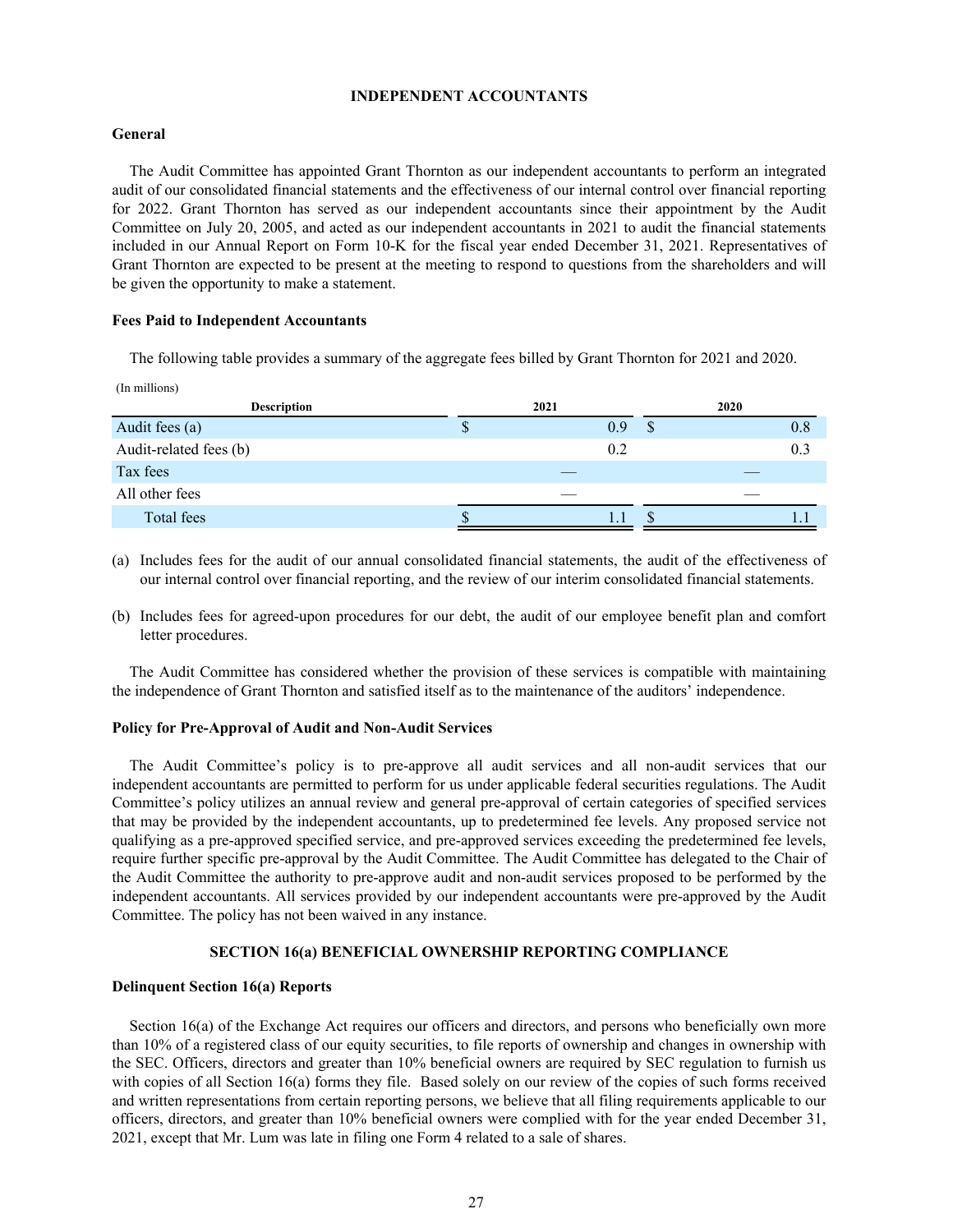# **OTHER BUSINESS MATTERS**

The only matters that management intends to present to the meeting are set forth in the Notice of Annual Meeting of Shareholders. Management knows of no other matters that will be brought before the meeting by any other person. If, however, any other matters are properly brought before the meeting, the persons named on the form of proxy intend to vote on such matters in accordance with their best judgment on such matters.

# **SHAREHOLDER PROPOSALS AND NOMINEES FOR 2023 ANNUAL MEETING**

Proposals by shareholders that are intended to be presented at the 2023 Annual Meeting must be submitted to our Secretary and received at our principal executive offices no later than December 29, 2022 to be considered for inclusion in our proxy materials for the 2023 Annual Meeting pursuant to Rule 14a-8 under the Exchange Act.

Our bylaws establish an advance notice procedure for director nominations and other proposals that are not submitted for inclusion in our proxy materials pursuant to Rule 14a–8 under the Exchange Act, but that a shareholder instead wishes to present directly at an annual meeting of shareholders of the Company. Under these procedures, for such a proposal or nomination to be presented by a shareholder at the 2023 Annual Meeting, the shareholder must provide us with written notice of such proposal or nomination not earlier than February 8, 2023, and not later than March 10, 2023. For the 2023 Annual Meeting, March 10, 2023 is the date after which notice of a shareholder proposal submitted outside the processes of Rule 14a‑8 under the Exchange Act will be considered untimely for purposes of Rule 14a‑4(c) under the Exchange Act.

### **SHAREHOLDERS SHARING THE SAME ADDRESS**

SEC rules permit us and intermediaries such as brokers to deliver only one copy of the Notice of Internet Availability of Proxy Materials, annual report to shareholders and proxy statement, as applicable, to multiple shareholders who share the same address and have the same last name (or, in the case of the Notice of Internet Availability of Proxy Materials, to deliver separate notices for each such shareholder sharing the same address in a single envelope), unless we have received contrary instructions from one or more of those shareholders. This delivery method, called "householding," can reduce our printing and mailing costs. This year, a number of intermediaries with account holders that own shares of our common stock will be householding our proxy materials.

We will deliver promptly upon written or oral request a separate copy of the Notice of Internet Availability of Proxy Materials for the Annual Meeting, our 2021 annual report or our proxy statement for the Annual Meeting, as applicable, to a shareholder at a shared address to which a single copy of such document or documents was delivered. To receive a separate copy, please call Broadridge Financial Solutions, Inc. at (866) 540-7095 or write to Broadridge Financial Solutions, Inc., Householding Department, 51 Mercedes Way, Edgewood, NY 11717.

A shareholder may direct to Broadridge at the telephone number or address provided above a notification that the shareholder wishes to receive a separate Notice of Internet Availability of Proxy Materials (or, if applicable, annual report and proxy statement) in the future.

Shareholders that share an address and are receiving multiple copies of our annual reports to shareholders, proxy statements or Notices of Internet Availability of Proxy Materials, but would like to receive a single copy, may request delivery of a single copy of those documents by contacting Broadridge at the telephone number or address provided above.